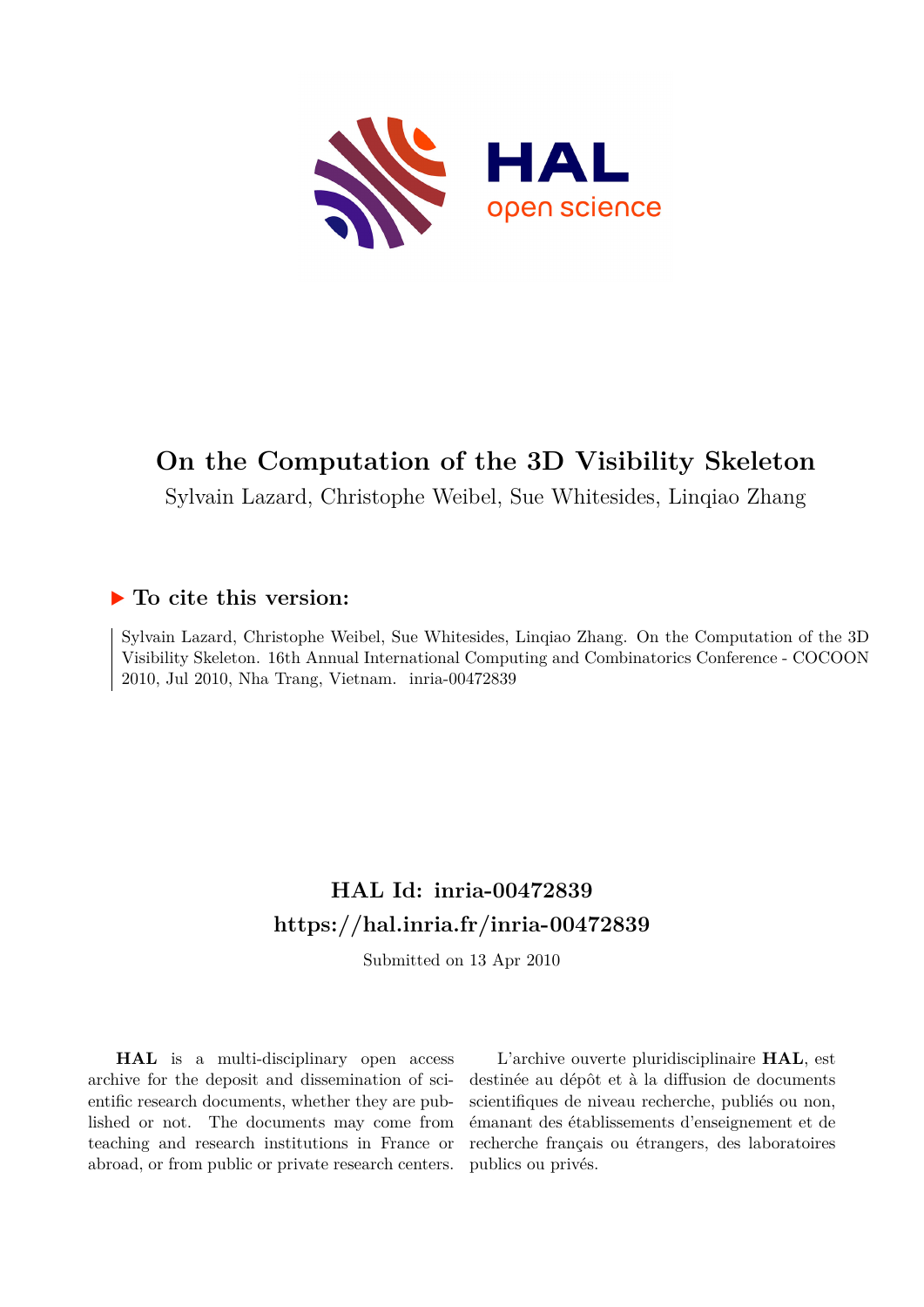# On the Computation of the 3D Visibility Skeleton

Sylvain Lazard<sup>∗</sup> Christophe Weibel† Sue Whitesides‡ Linqiao Zhang§

February 15, 2010

#### Abstract

The 3D visibility skeleton is a data structure that encodes the global visibility information of a set of 3D objects. While it is useful in answering global visibility queries, its large size often limits its practical use. In this paper, we address this issue by proposing a subset of the visibility skeleton, which is about 25% to 50% of the whole set. We show that the rest of the data structure can be recovered from the subset as needed, partially or completely. Our recovery method is efficient in the sense that it is output-dependent. We also prove that this subset is minimal for the complexity of our recovery method.

# 1 Introduction

Problems of 3D visibility arise commonly in areas such as computer graphics, computer vision, and robotics. Typical problems include determining the objects in a scene that are visible from a given view point, computing pairwise visibility information among objects, and computing the boundaries of umbra and penumbra cast by objects under various lighting conditions.<sup>1</sup> These visibility problems can roughly be classsified into point-based or surface-based, depending on the nature of the view points or light source.

Point-based visibility problems have been well studied and understood. On the other hand, little is known about surface-based visibility problems. A common approach in practice is to discretize such problems, transforming them into a set of point-based problems, so as to obtain approximate solutions, which is often unsatisfying and time consuming. A method for providing analytical solutions to surface-based visibility problems would be desirable.

The *visibility complex* is a data structure that is designed to encode global visibility information. This data structure partitions the space of line segments into sets of components, where each component consists of a set of maximal free line segments that share the same occluders, are tangent to the same objects in the scene, and form one connected component. This data structure was initially proposed in 2D by Pocchiola and Vegter [24]. Durand et al. extended the visibility complex data structure to 3D and furthermore introduced the 3D visibility skeleton, which essentially consists of the 0D and 1D cells of the visibility complex [12, 14], together with their adjacencies. Thus the 3D visibility skeleton is a simpler, smaller data structure than the full visibility complex. It has the structure of a graph, where vertices represent 0D cells and arcs represent 1D cells.

<sup>∗</sup> INRIA Nancy Grand Est, LORIA, Nancy, France. lazard@loria.fr

<sup>†</sup>Math Department, McGill University, Montreal, Q.C. H3A 2A7, Canada. weibel@math.mcgill.ca

<sup>‡</sup>Department of Computer Science, University of Victoria, B. C. V8W 3P6, Canada. sue@uvic.ca

<sup>§</sup>School of Computer Science, McGill University, lzhang15@cs.mcgill.ca

<sup>&</sup>lt;sup>1</sup>We refer to penumbra and umbra as to regions from which part (but not all) and none of the light source is visible.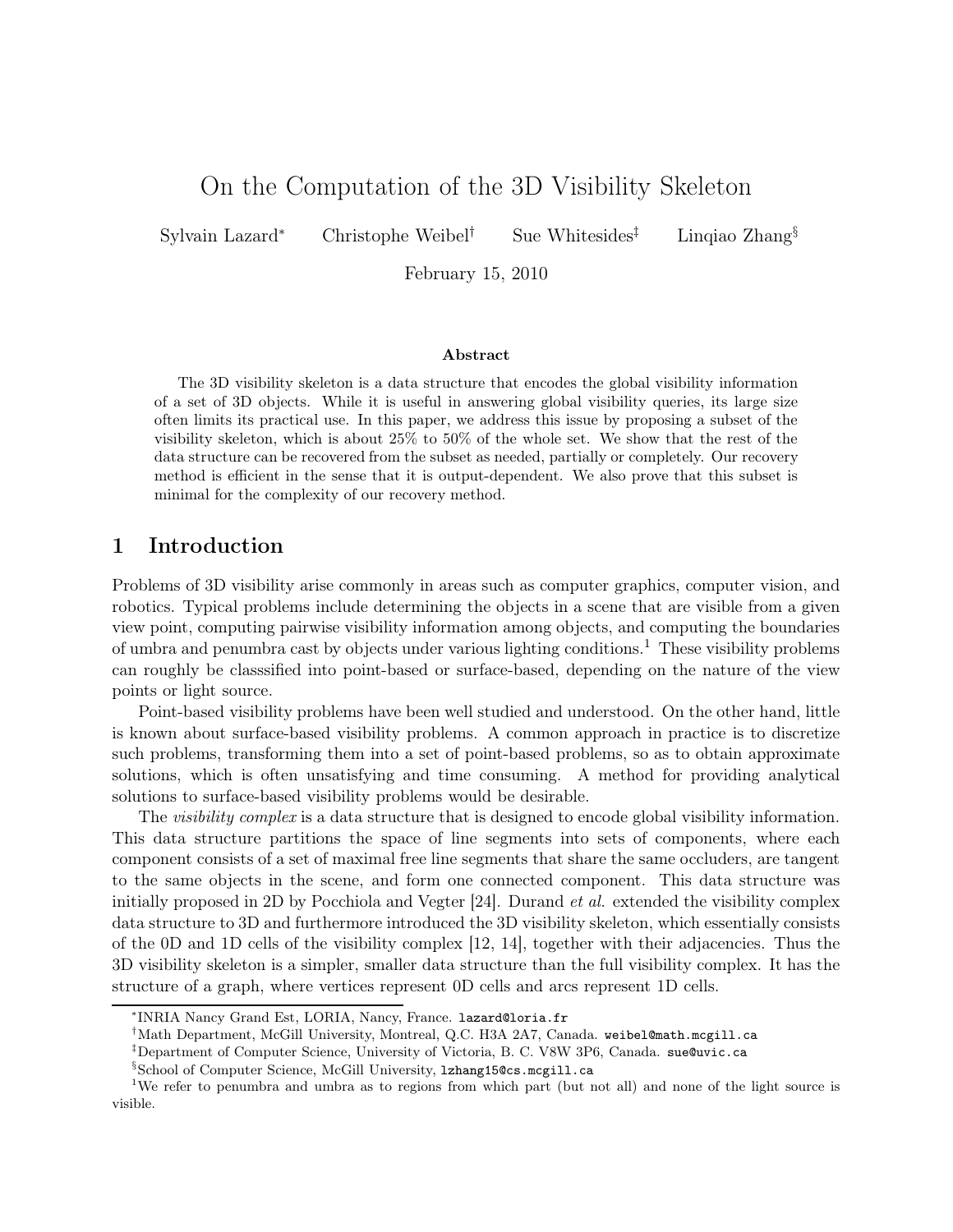

Figure 1. The eight types of vertices of the 3D visibility skeleton.



Figure 2. The four types of arcs of the 3D visibility skeleton.

The visibility skeleton has been applied to global illumination computation [10, 12, 13], and has resulted in images with high quality shadow boundaries. On the other hand, the applications of [10, 12, 13] also show that this data structure, although simplified, can still be enormous and thus has limited practical use.

Various other definitions have been proposed for the 3D visibility skeleton [7, 12, 20], depending on the notion of visual events, which are based on the context (e.g. smooth manifolds, polyhedral scenes) and the intended use of the data structure (e.g. shadow boundary computation). In this article, we refer to a visibility skeleton based on visual events surfaces for a polytope scene, as defined in Demouth  $et \ al \ [6, 8]$ .

A visibility skeleton thus defined, when considering input consisting of a set of convex disjoint polytopes, consists of arcs of so-called type EEE, and a subset of arcs of so-called type VE, and vertices of so-called types EEEE, VEE, FEE, and a subset of vertices of so-called type VV (see Figures 1 and 2). For instance, a vertex of type EEEE represents a maximal free line segment that is tangent to four polytopes along four of their edges, and similarly for the other types. Here, the lines supporting the maximal free line segments are required to be tangent to their associated polytopes. Moreover, we only consider among the VV vertices those that correspond to maximal free line segments that lie in some plane tangent to both associated polytopes. This data structure is only a subset of the 3D visibility skeleton defined by Durand *et al.* [11, 12], which consists of arcs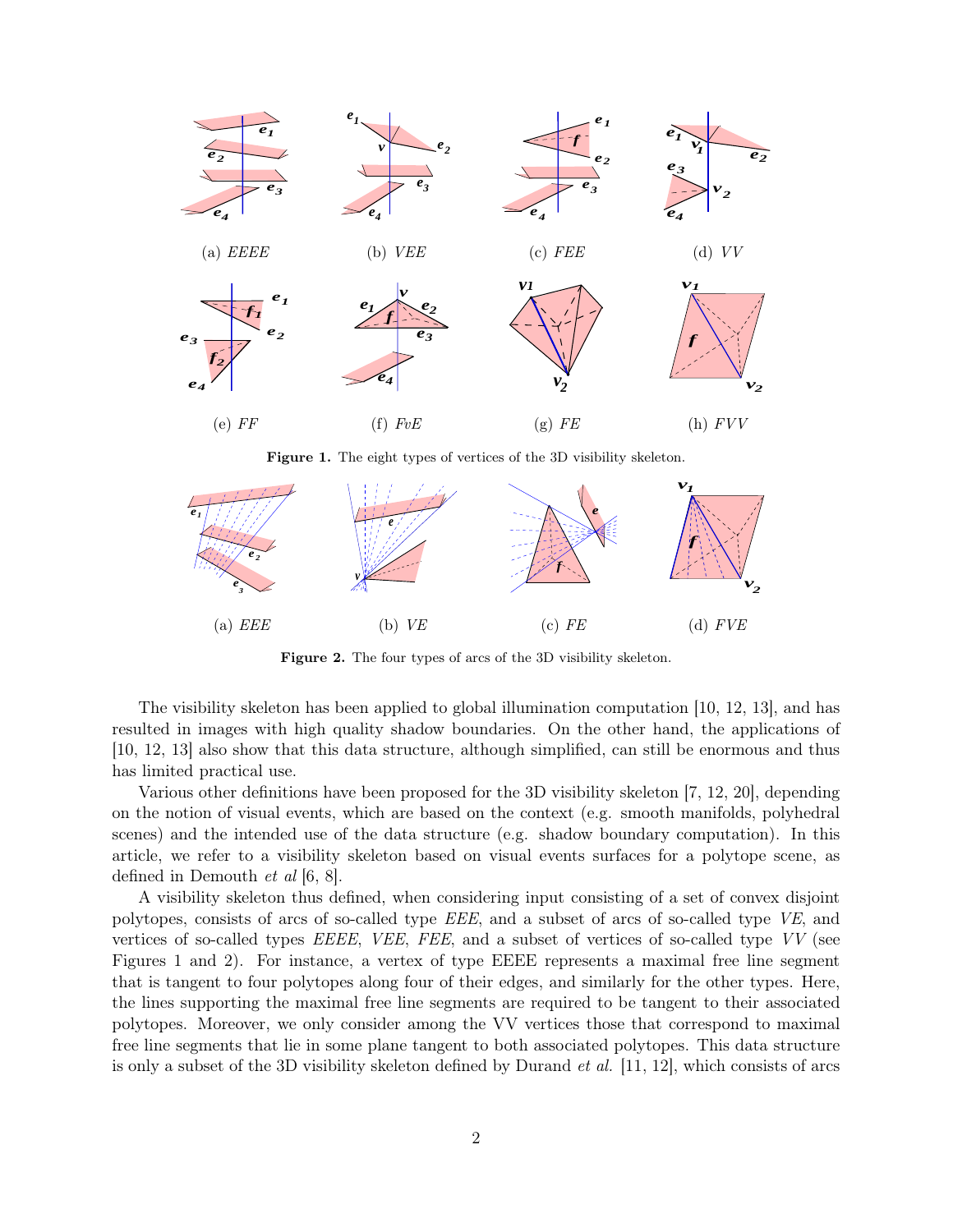

Figure 3. Scene representing a box in a room with a rectangular light source on the ceiling. The black and white regions represent the umbra and unshaded regions. The union of the light and dark grey regions corresponds to the penumbra. The dark gray shape represents a portion of the penumbra limited by the trace of FE arcs. In this region, the visible portion of the light source does not exceed about 40%. The schema on the right represents a section through the middle of the scene. The points a are at the boundary of umbra, and the points c are at the boundary of the unshaded region. The points b are on the maximal free line segments corresponding to an arc FE involving a face of the blocker. From a to b, the percentage of the light source that is visible increases linearly from  $0\%$  to about 40%, and from b to c, it increases linearly from about  $40\%$  to  $100\%$ . Since the light grey region can be made arbitrarily large by moving the light source closer to the blocker, the trace of the FE arcs on the floor corresponds to a discontinuity of the derivative in the percentage of visible area of the light source.

of type EEE, VE and FE, and vertices of types EEEE, VEE, FEE, VV, FvE, FF, FE and FVV.<sup>2</sup> For convenience, in this paper, we refer to the former definition as a *succinct 3D visibility skeleton*, and to the latter one as a full 3D visibility skeleton. Moreover, we define the vertices contained in the succinct skeleton to be primary vertices, and the remaining vertices of the full skeleton to be secondary vertices.

From the study of Demouth *et al.*, the size of the succinct 3D visibility skeleton is only about 25% to 50% of the full one [6, 8]. However, the skeleton vertices and arcs it contains are sufficient to compute the direct shadow boundaries cast by polytopes. While compact and useful on its own, the succinct 3D visibility skeleton does not always contain the necessary visibility information for answering global visibility queries. For example, when generating high quality shadows, the typical approach of linearly interpolating light intensity within the penumbrae [2, 18, 22] is not always sufficient to express the subtlety of penumbrae cast by polytope features, as shown in Figure 3; in particular, arcs FE may be needed even though they do not correspond to visual events. Apart from global illumination, other problems such as visibility culling [25], architectural acoustics [15], or endoscopy [19] also need global visibility information.

The full visibility skeleton, on the other hand, contains all the necessary information for most visibility queries. However its large size has been seen as an impediment for its practical use [11, 12]. In this paper, we study in detail the 3D visibility skeletons computed from a set of convex disjoint polytopes in general position (defined in Section 2). We prove that knowing the succinct 3D visibility skeleton is sufficient to compute efficiently the secondary vertices; in particular, these computations can be local, that is, only the vertices and arcs of interest need to be computed. Furthermore, the full skeleton can be computed if necessary.

In terms of computing the full skeleton, we prove that, given k disjoint convex polytopes<sup>3</sup>

 ${}^{2}\text{In}$  [11, 12], Durand *et al.* do not assume any structure in the triangles composing a scene. The lines supporting maximal free line segments are always tangent to their associated triangles, but not necessarily to the polyhedra they are part of. In this paper, we consider the triangles to be structured in polytopes and we require tangency between these lines and their associated polytopes.

<sup>&</sup>lt;sup>3</sup>Note that polytopes are bounded polyhedra.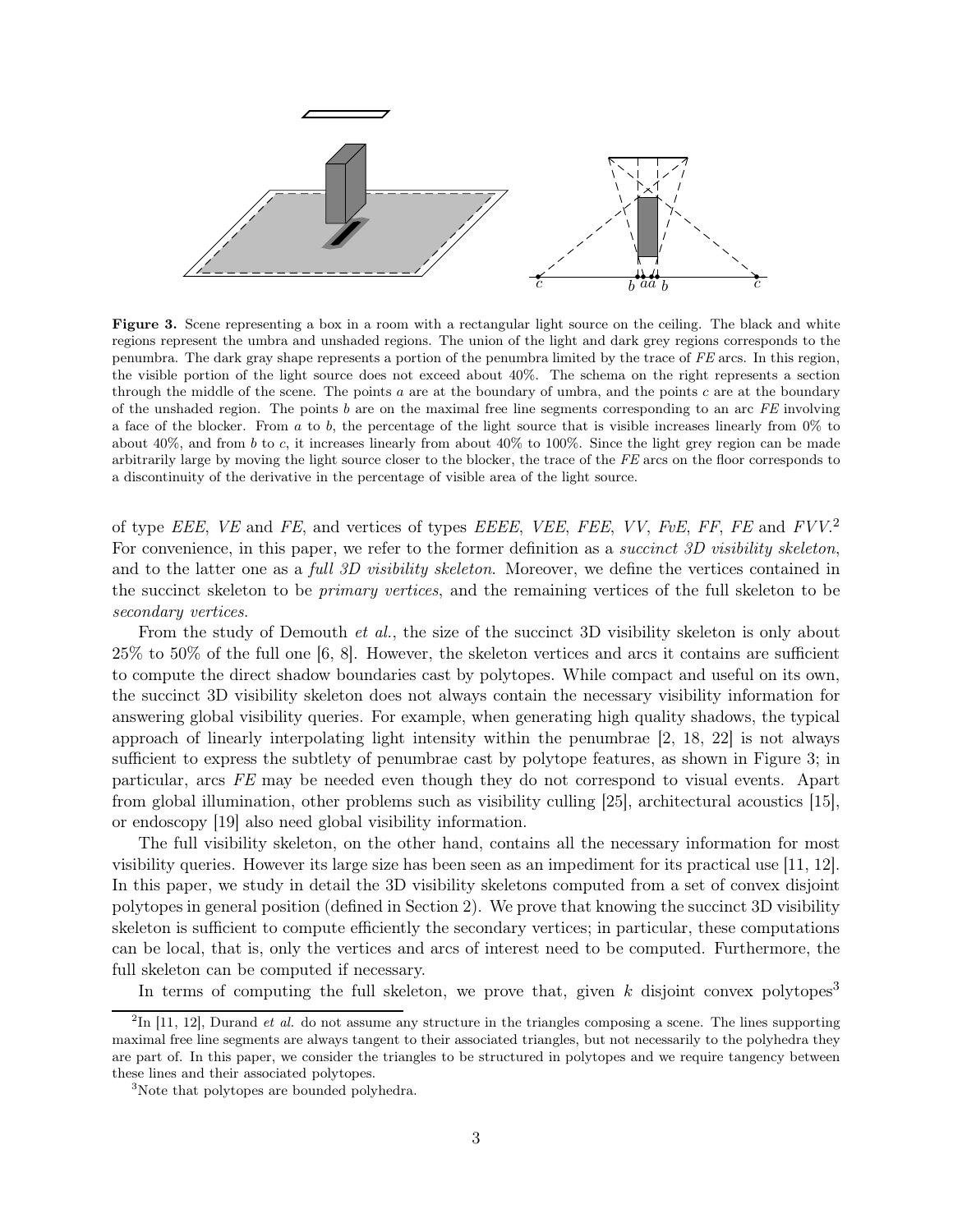satisfying general position assumptions, with  $n$  edges in total, the full visibility skeleton can be computed from the succinct one in  $O(p \log p + s \log s)$  time, where p is the number of the primary vertices minus the EEEE vertices, and  $s$  is the number of secondary vertices. The worst-case size complexity of the primary vertices of interest to us, EEEE vertices excluded, is  $\Theta(n^2k)$ , and the worst-case size complexity of the secondary vertices is  $\Theta(n^2)$  [4]. Thus, in the worst case,  $O(p \log p + s \log s)$  is equivalent to  $O(n^2 k \log n)$ .

There exist various algorithms for computing the secondary vertices. For instance one can use the sweep algorithm described in [4, 17], or one can also compute, in a brute force way, the possibly occluded candidate secondary vertices and perform ray shooting to check for occlusion [1, 9, 23]. To our knowledge, the best worst-case running time is  $O(n^2k \log n)$ , obtained by computing  $O(n^2)$ candidate secondary vertices in a brute force way and checking for occlusion using the Dobkin-Kirkpatrick hierarchical representation [9, 21], which leads to performing  $O(n^2)$  ray shooting queries on each of the k polytopes in  $O(\log n)$  time each. Comparatively, the method we propose has the same complexity in the worst case. However, our method is output-dependent, and thus, it can be much more efficient than previously existing algorithms. In addition, our method takes as input the primary vertices, whose observed size is, in a random setting,  $Ck\sqrt{nk}$  for a small constant C (see [26]), which is much smaller than the worst-case size, that is  $\Theta(n^2k)$ .

The rest of this paper is organized as follows. We provide necessary definitions in the next section. We then introduce the computational relations among the types of visibility skeleton vertices in Section 3. We prove that we can recover the full skeleton from the succinct one in  $O(p \log p + s \log s)$  time in Section 4. By a series of examples, we show in Section 5 that none of the primary vertex types can be omitted while maintaining the validity of this result. We finally conclude in Section 6.

### 2 Preliminaries

We introduce the basic definitions we need in this section. We start with some preliminary definitions in order to explain the types of vertices and arcs of the 3D visibility skeleton of a set of  $k$  convex disjoint polytopes in general position. By *general position*, we mean that no edges of different polytopes are parallel, no four points on more than one polytope are coplanar, no line is tangent to more than four polytopes, and no four edges are on a hyperboloid quadratic surface [5].

A support vertex of a line is a polytope vertex that lies on the line. A support edge of a line is a polytope edge that intersects the line but has no endpoint on it (a support edge intersects the line at only one point of its relative interior). A support of a line is one of its support vertices or support edges. A maximal free line segment is a maximal subset of a line that does not intersect the interior of any polytope. The supports of a segment are defined to be the supports of the relative interior of the segment; thus if a maximal free line segment ends at a vertex of a polytope, this vertex is not a support. A *support polytope* of a line is a polytope that a support of the line lies on.

Full 3D visibility skeleton. We introduce this data structure based on the work of Durand et  $al.$  [11, 12], and often refer it as the full skeleton. The 3D visibility skeleton is a graph that consists of vertices and arcs. A skeleton vertex is a point in the space of maximal free line segments, and a skeleton arc is a connected sequence of points in the same space, with a skeleton vertex at each extremity. (See Figure 1 and 2 for graphical illustrations, and [11, 12] for more details).

Full 3D visibility skeleton vertices. There are eight types of skeleton vertices, shown in Figure 1. Note that unless stated otherwise, no two supports come from the same polytope. A skeleton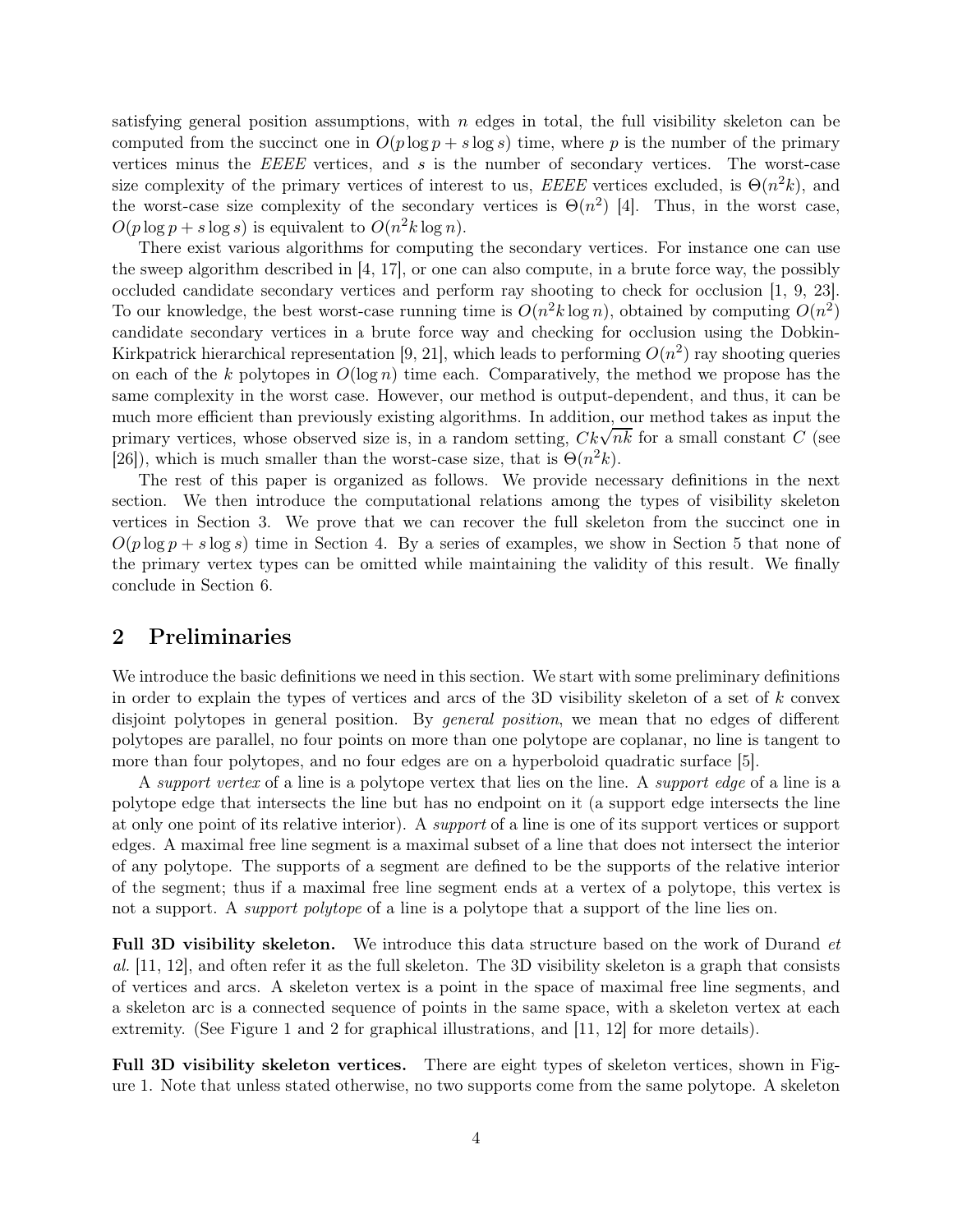vertex has type EEEE if its set of supports consists of four edges; VEE if its set of supports consists of a vertex and two edges; FEE if its set of supports consists of two edges on one face, and two additional edges; VV if its set of supports consists of two vertices; FF if its set of supports consists of two edges on one face, and two edges on another face;  $FvE$  if its set of supports consists of a vertex and an edge on one face, and an edge; FE if its set of supports consists of two adjacent vertices of the same polytope; and FVV if its set of supports consists of two non-adjacent vertices on the same face of a polytope.

We also consider a special case of  $FvE$  vertex called an *extremal FvE* vertex, as shown in Figure 4. An extremal FvE vertex is also in the plane containing a face incident to the polytope vertex, but does not intersect that face except on the vertex. Note that our definition is consistent with the discussion in [16, § 5.2.1], which shows that without the extremal  $FvE$ vertex, some arcs are missing end vertices. The set of supports of extremal FvE vertex consists of a vertex and only one additional edge on a different polytope, in contrast, a non-extremal FvE vertex has one more support edge.



Figure 4. The extremal case of type FvE vertex.

We note that with these definitions, all skeleton arcs have a skeleton vertex at both ends.

It should be stressed that the maximal free line segment corresponding to a skeleton vertex is tangent to all its support polytopes.

Full 3D visibility skeleton arcs. There are four types of skeleton arcs. We define them, based on [11, 12], as follows, and show graphical illustrations in Figure 2. Note that unless stated otherwise, no two supports will come from the same polytope. An arc has type: EEE if its set of supports consists of three edges; VE if its set of supports consists of a vertex and an edge; FE if its set of supports consists of two edges on one face, and one additional edge; FVE if its set of supports consists of one vertex and one edge on the same face which is not incident to the vertex.

Again, we emphasize that the maximal free line segments corresponding to a skeleton arc are tangent to all their support polytopes.

Succinct 3D visibility skeleton, primary and secondary vertices. We define the *primary* vertices to be the skeleton vertices of types EEEE, VEE, FEE, together with the vertices of type VV whose corresponding maximal free line segment lies in a plane tangent to both polytopes; and the secondary vertices to be the remaining vertices of type  $VV$ , and the vertices of types  $FF$ , FvE, FE, and FVV.

The succinct 3D visiblity skeleton is the subgraph of the full 3D visibility skeleton that contains only primary vertices, and skeleton arcs connecting two primary vertices.

Constraints. Recall that for any skeleton vertex, a support vertex is a polytope vertex that lies on the relative interior of the maximal free line segment, and a support edge is a polytope edge that intersects the maximal free line segment in both their relative interiors. For any skeleton vertex, we define its constraints to be the polytope edges that intersect the maximal free line segment corresponding to the skeleton vertex, and such that the plane containing the edge and the maximal free line segment is tangent to the polytope containing the edge. In other words, the maximal free line segment corresponding to the skeleton vertex can be perturbed so that it intersects the interior of the poytope edge, while remaining tangent to the polytope. We define constraints similarly for arcs. We note that any support edge is a contraint, and that any support vertex is incident to at least two constraints that are not support edges (in the case of extremal FvE vertices, there are at least three constraints, and possibly four). A constraint edge which is not a support edge is called a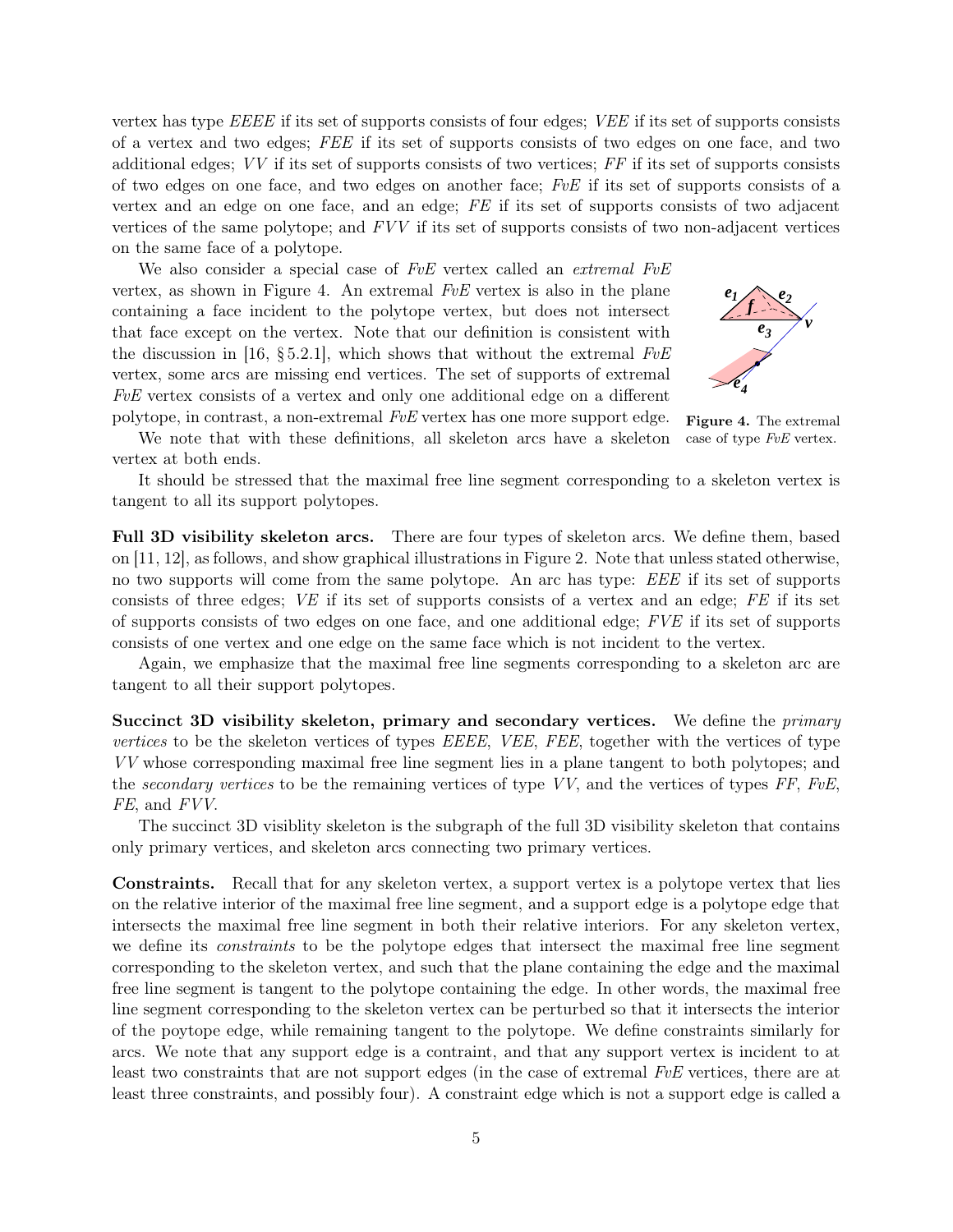salient edge. We note that any skeleton vertex has, under our general position assumption, at least four constraints, and up to seven in some cases. Any skeleton arc has three.

Remark 1. By continuity, the constraints of an arc are all constraints of its end vertices.

# 3 Computational Relations among the Visibility Skeleton Vertices

Recall from Section 2 that a 3D visibility skeleton vertex corresponds to a maximal free line segment that has 0-degrees of freedom, subject to the condition that the maximal free line segment keeps the same constraints.

**Remark 2.** We specify that the knowledge of a skeleton vertex includes its corresponding maximal free line segment and its constraint edges, that is, any support polytope edges, any support polytope vertices with incident salient edges, and all support polytopes. The knowledge of a polytope includes cyclic orderings of edges around vertices and faces. Computing a skeleton vertex includes computing the maximal free line segment and all these constraint edges, and similarly for skeleton arcs.

Furthermore, we create during preprocessing a binary search data structure on the cyclic orderings of edges around each polytope vertex and face. This is done in  $O(n \log n)$ , where n is the number of polytope edges in the scene.

Note that, by Remark 1, and since a skeleton vertex includes the knowledge of its constraint edges, we can determine all skeleton arcs that are incident to a skeleton vertex by removing, in turn, each edge from the list of its constraints. Moreover, the computation time is constant.

Given a skeleton arc, which includes the knowledge of its constraints and support polytopes, any incident skeleton vertex can be computed without additional knowledge, provided that the skeleton vertex has the same set of support polytopes as the skeleton arc. The computation involves searching edges incident to a polytope vertex to find salient edges, or edges on a polytope face to find the support edges of the incident skeleton vertex. Thanks to the binary search data structure of Remark 2, this requires only  $O(\log \delta)$  time computation, where  $\delta$  is the maximum degree of a polytope vertex or number of edges on a polytope face. For example, given an EEE arc, one can compute the vertices of types VEE and FEE that are incident to the EEE arc in  $O(\log \delta)$  time. But, if an *EEE* arc is incident to an *EEEE* vertex, then this *EEEE* vertex can not be computed directly from the EEE arc, since the EEEE vertex has an additional, unknown support polytope.

The possible computational relations among skeleton vertex types are summarized in the diagram in Figure 5. The edges in this diagram give all possible pairs of vertex types that can be connected by an arc of the full visibility skeleton. Furthermore, an arrow oriented from one vertex type to another indicates that the set of support polytopes of a vertex of the former type contains that of a vertex of the latter type. This means that vertices of the latter type can be computed from adjacent vertices of the former type in  $O(\log \delta)$  time. Note that skeleton vertices of types appearing in rows 1 through 4 of the diagram in Figure 5 are supported by 1, . . . , 4 polytopes, respectively.

We prove the correctness of the computational relations illustrated in the diagram of Figure 5 in Lemmas 3 and 4 below.

**Lemma 3.** Let X and Y denote vertex types in the full skeleton graph, such that in Figure 5, X has more support polytopes than  $\mathcal Y$  (so  $\mathcal X$  appears in a higher row than  $\mathcal Y$ ), and there is an edge directed from  $X$  to  $Y$ . Then we cannot, from a skeleton vertex of type  $Y$ , determine an adjacent skeleton vertex of type  $\mathcal X$  in time independent of the number of input polytopes, without more knowledge than specified in Remark 2.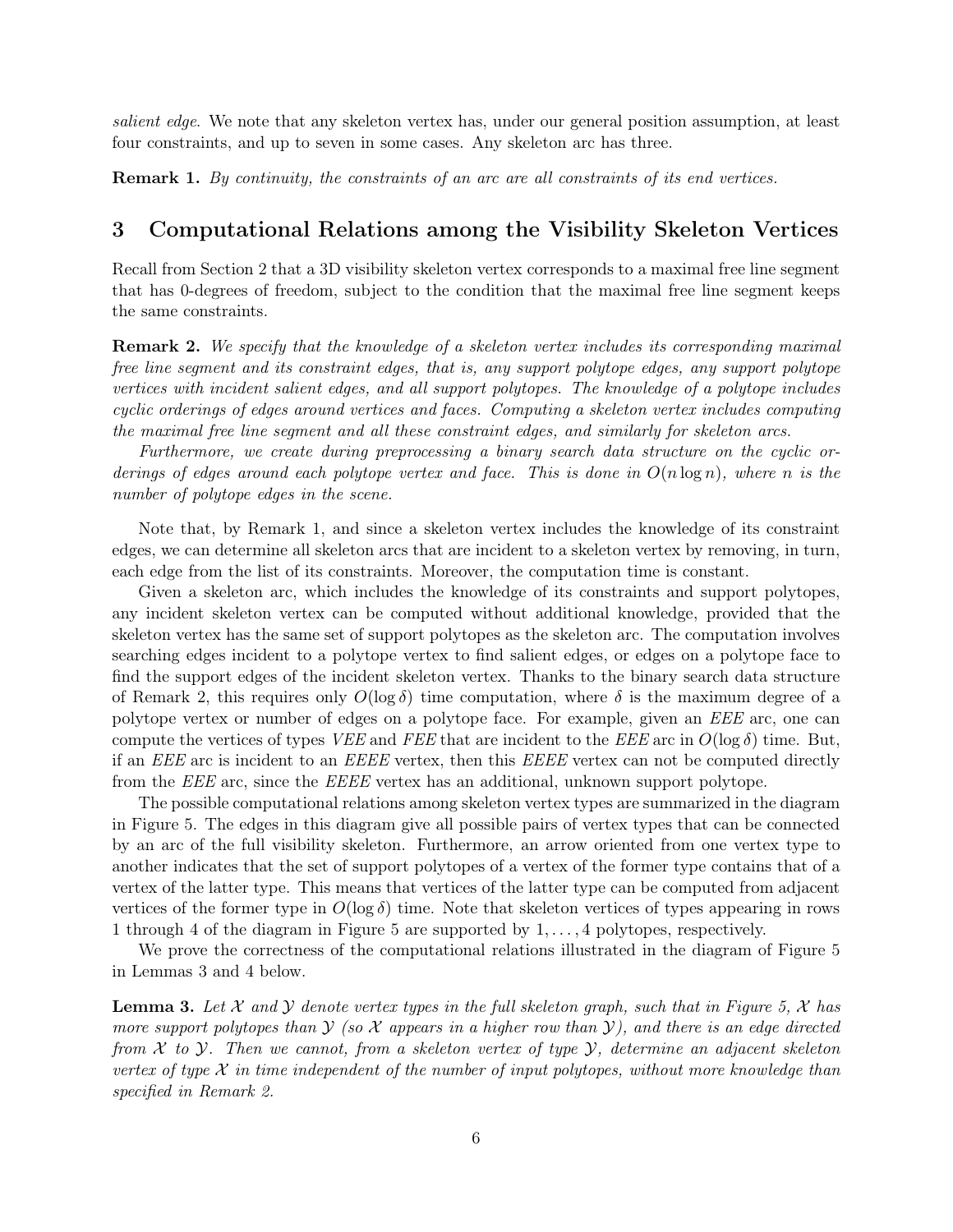

Figure 5. The possible computational relations among the types of 3D visibility skeleton vertices.

*Proof.* Since any vertex of type  $\mathcal X$  has more support polytopes than any vertex of type  $\mathcal Y$ , when computing an incident vertex from the arc that is created by a vertex of type  $\mathcal{Y}$ , the additional support polytope, and furthermore the additional support edge (or support vertex) on the additional support polytope, is unknown. This requires a search for the additional polytope and the additional support edge (or support vertex) on the polytope. In general, this search cannot be done directly from a vertex of type  $\mathcal{Y}$ , given only the knowledge of its supports.  $\Box$ 

Lemma 4. If a scene is in general position, then from any skeleton vertex, it is possible to compute each adjacent skeleton vertex in  $O(\log \delta)$  time, where  $\delta$  is the maximum degree of a polytope vertex or number of edges on a polytope face, provided that all support polytopes of the adjacent skeleton vertex are also support polytopes of the given skeleton vertex and of the connecting skeleton arc.

This lemma simply states that from a skeleton vertex, we can find incident skeleton arcs, and then skeleton vertices at the other extremity of the arcs. The  $O(\log \delta)$  factor is required to find adjacency relations. Note that the support polytopes of the adjacent vertices should also be suport polytopes of the connection arc in order to allow us to use the adjacency information of the supports. The details of the proof are in Appendix A.

In summary, for any directed edge in Figure 5 from type  $\mathcal X$  to type  $\mathcal Y$ , Lemma 4 shows that it is possible to compute a vertex of type  $\mathcal Y$  from an adjacent vertex of type  $\mathcal X$ ; Lemma 3 shows that it is impossible to compute a vertex of type  $\mathcal X$  from a vertex of type  $\mathcal Y$  efficiently, that is, in time independent of the number of polytopes.

### 4 Recovery of the Full Skeleton

We show in this Section that the full visibility skeleton can be recovered from the succinct one in  $O(p \log p + s \log s)$  time, where p is the number of primary vertices minus the EEEE vertices, and s is the number of secondary vertices.

Recall that the five types of secondary vertices are FF, FvE, FVV, FE, and a subset of VV. The vertices of type FVV and FE are easy to find on their own, and can be computed separately (see Remark 10). In this section, we show how to compute vertices of type  $FvE$ ,  $FF$ , and the subset of VV that belongs to the secondary vertices. For this, we explore the subgraph of the full visibility skeleton consisting of VE and FE arcs and their incident vertices, that is, the VEE, FEE, VV, FvE and FF vertices. We call this subgraph the partial graph.

We first prove that all connected components of the partial graph contain at least a primary vertex of type  $VV$ , VEE or FEE. This allows us to find all  $FvE$ , FF and the remaining VV vertices by simple graph exploration, examining vertices adjacent to those we have already computed.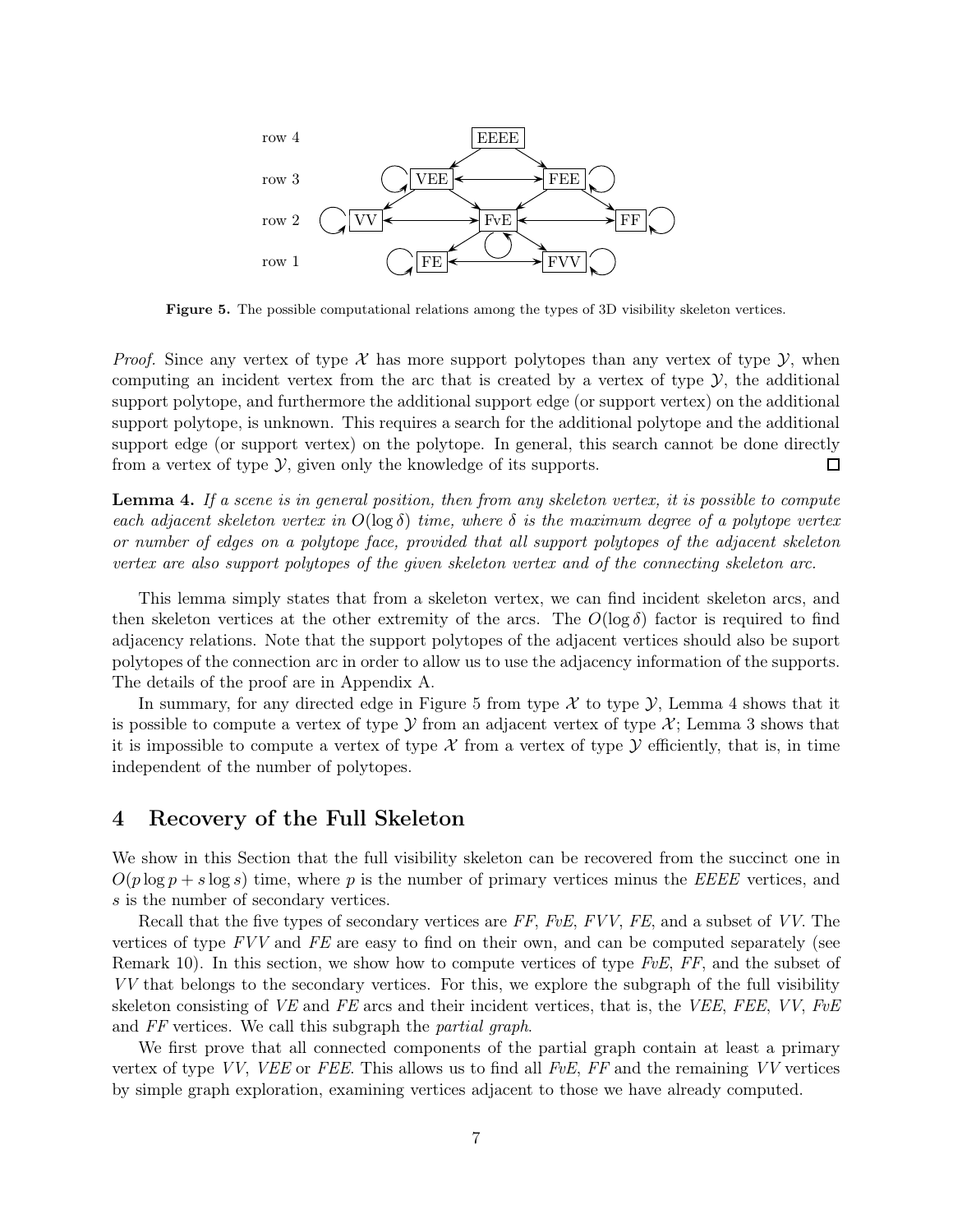To prove that all connected components contain a primary vertex of type VV, VEE or FEE, we proceed as follows. If a pair  $P_i$ ,  $P_j$  of polytopes supports a skeleton vertex, we define  $G_{ij}$  to be the subgraph consisting of all skeleton vertices and arcs that have  $P_i$  and  $P_j$  as supports. The following theorem shows that each connected component of each subgraph  $G_{ij}$  contains a primary vertex of the specified types. This allows us to enumerate each subgraph separately starting from these primary vertices.

**Theorem 5.** Let  $P_i$  and  $P_j$  be a pair of polytopes that supports a skeleton vertex. Then each connected component of the subgraph  $G_{ij}$  defined as above contains a primary vertex.

*Proof sketch.* The proof uses an optimization concept. For each subgraph  $G_{ij}$ , we define an *objective* function on maximum free line segments corresponding to vertices and arcs of the subgraph. We then prove that each local minimum of each connected component of the subgraph is a primary vertex of type VV, VEE, or FEE. As the subgraph is finite, it must contain such a primary vertex. The details are deferred to Appendix B. 口

We now show how to explore the partial graph, in order to compute the secondary vertices of types VV, FvE and FF from primary vertices of types VEE, FEE and VV. To explore the partial graph efficiently, we compute the secondary vertices of type VV, FvE or FF that occur in a certain sequence of VE or FE arcs. In what follows, we will show that this can be done in time  $O(p' \log p + s')$ , where p' and s' are the number, in the considered sequence, of primary and secondary vertices respectively, and  $p$  is the total number of primary vertices that are not *EEEE* in the succinct visibility skeleton.

We consider  $VE$  arcs and  $FE$  arcs separately. We define a *sequence of VE arcs* to be a maximal path of VE arcs that all share the same support edge and support vertex. We define a sequence of FE arcs to be a maximal path of FE arcs that share the same support polytope face, and that are tangent to the same other polytope. Note that our definition does not require a sequence of FE arcs to be supported by the same edge of the other polytope. The position in these sequences of skeleton vertices of different types is explained in the two following lemmas. The proofs are a simple application of the properties of skeleton vertices, and are deferred to Appendix C.

Lemma 6. Any sequence of VE arcs has a VV vertex, a VEE vertex, or a non-extremal FvE vertex at each extremity, and arcs in the sequence are separated by extremal FvE vertices or VEE vertices.

Lemma 7. Any sequence of FE arcs has an extremal FVE vertex or FEE vertex at each extremity, and arcs in the sequence are separated by non-extremal FvE vertices, FEE vertices or FF vertices.

The next two lemmas state that any sequence of arcs can be completely explored starting from its primary vertices. (Recall that  $p'$  and  $s'$  are defined for the considered sequences).

**Lemma 8.** Any sequence of VE arcs can be computed in  $O(p' \log p + s' + \log \delta)$  time if we know all the primary vertices, or, when the sequence contains no primary vertex, if we know one secondary vertex.

**Lemma 9.** Any sequence of FE arcs can be computed in  $O(p' \log p + s' + \log \delta)$  if we know all the primary vertices, or, when the sequence contains no primary vertex, if we know one secondary vertex.

Sketch of proofs. First, if the list of primary vertices in the succinct visibility skeleton is sorted by their supports, we can find the primary vertices in the considered sequence in  $O(p' \log p)$ . We then show that secondary vertices can be computed in linear time in their number. This is mostly done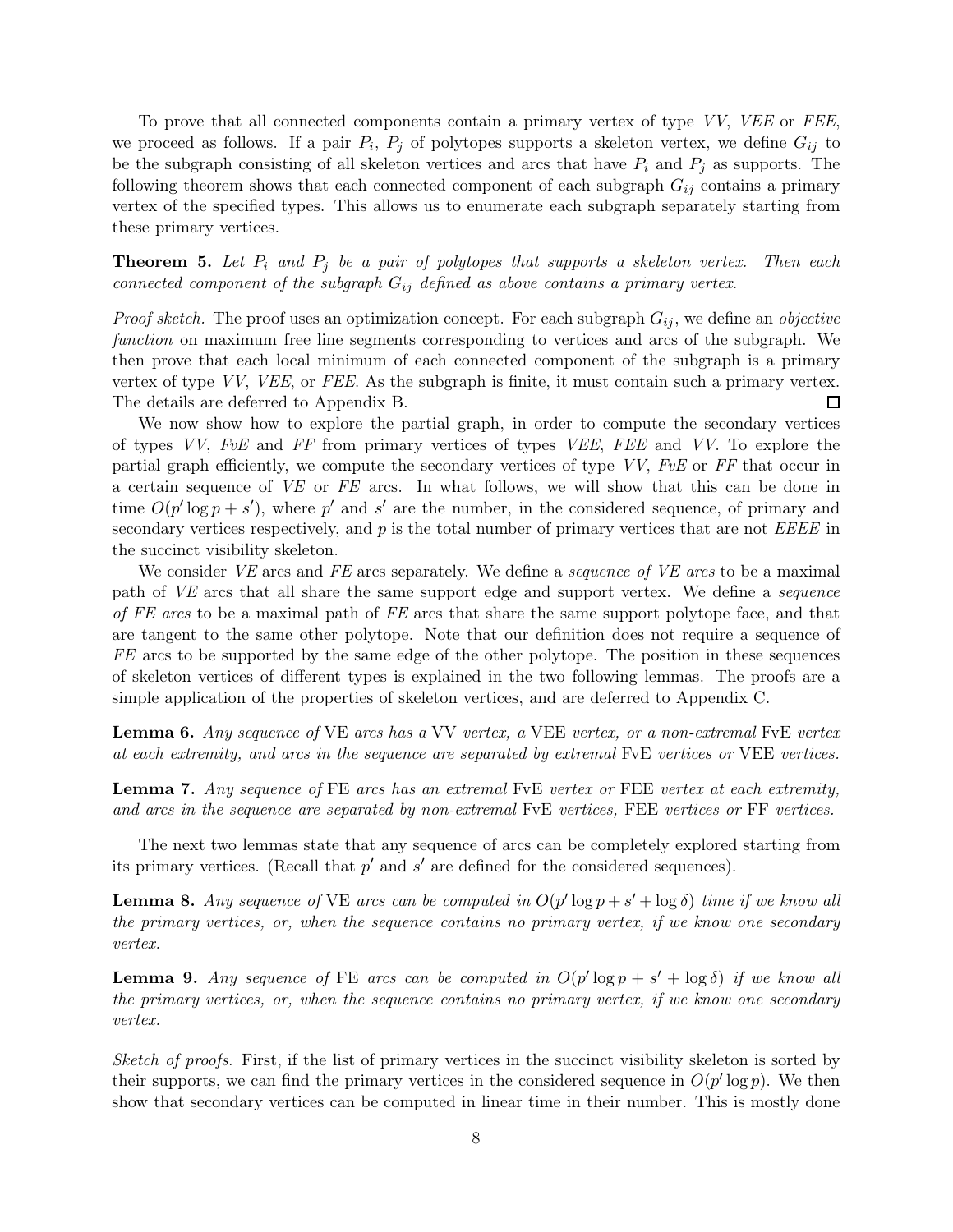

**Figure 6.** (a) Bird's eye view and (b) 3D view of extremal  $FvE$  vertices whose supports are polytope edge e and two sequences of faces incident to  $v$ , starting from  $e_1$  and  $e_2$ , which create VE arcs with  $v'$ .

by enumerating edges incident to a polytope vertex or face in a proper way, as illustrated in Figure 6. The details of the proof, which mostly consists of case analysis, are deferred to Appendix C.

If an extremity of a sequence is a secondary vertex, we need to find the constraints of that vertex among the edges incident to a polytope vertex or to a face, and this can be done in  $O(\log \delta)$  time for each sequence, using the binary search data structure from Remark 2. П

We describe now our exploration procedure in detail. We compute the secondary vertices by exploring the (unknown) partial graph. That is, we first examine each primary vertex of type VV, VEE or FEE, and find all secondary vertices of type VV, FvE and FF on adjacent sequences of arcs. We keep a list of discovered secondary vertices, and check before adding any new one whether it is already there. We then examine recursively each vertex in that list, looking again for secondary vertices on adjacent sequences of arcs, which are added to the end of the list on the condition that they are not yet there. In this sense, we are treating the list like a queue. To search the list efficiently, we order it (lexicographically for example), and keep track of the queuing order by adding to each vertex a pointer to the next one to be examined. Checking whether a vertex is already in the list is then done in logarithmic time.

Since any vertex is adjacent to a constant number of arcs, the search for secondary vertices can be done in  $O(p \log p + s'(\log s' + \log \delta))$  time. Each of the s' secondary vertices found during the search is computed in  $O(\log \delta)$  time and added to the list of secondary vertices in  $O(\log s')$  time.

Remark 10. The FE vertices correspond to edges of polytopes and can be computed by simple enumeration. Furthermore, FVV vertices correspond to diagonals of faces of polytopes, and can also be found by simple enumeration.

Theorem 5 and Lemmas 8 and 9 yield the following result:

**Theorem 11.** Given the succinct visibility skeleton, one can compute the full visibility skeleton from the succinct one. This computation can be done in  $O(p \log p + s \log s)$  time, where p is the number of primary vertices of type VV, VEE and FEE, and s is the number of secondary vertices (which are of type VV, FvE, FF, FE, and FVV).

The details of the proof are deferred to Appendix C. Note that the complexity of the computation also covers the preprocessing of binary search data structures defined in Remark 2.

We finally note that, if desired, the graph exploration method presented above can be applied to a subset of the input polytopes. In this case, we first find all the primary vertices that are related to the polytopes of the subset, and then apply the graph exploration to these primary vertices only.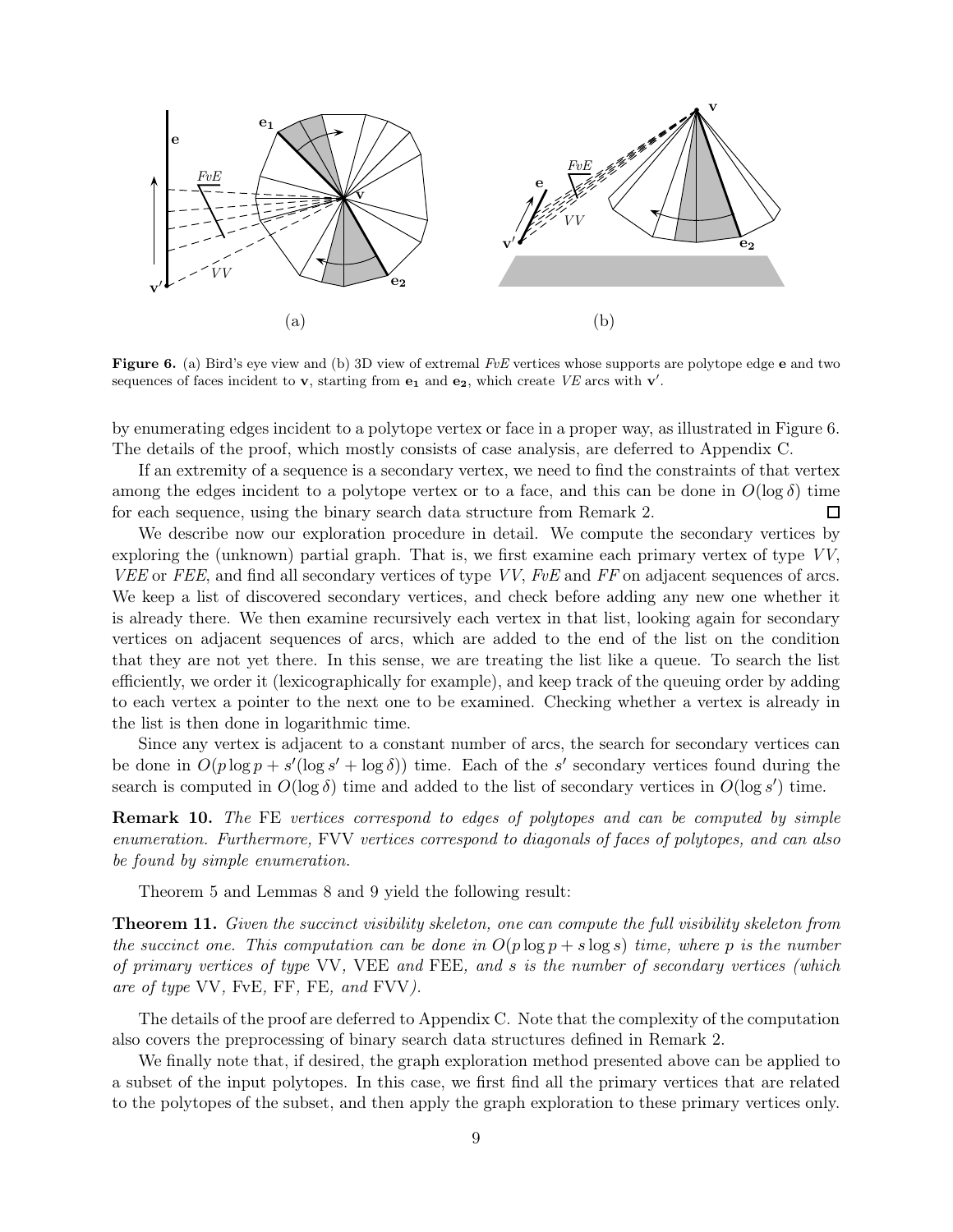# 5 Tightness of the Succinct Skeleton

In this section, we show, mostly by examples, that Theorem 11 is tight in the sense that if any one of the primary vertex types EEEE, VEE, FEE, or VV, is regarded instead as a secondary vertex type, and thus excluded from the succinct skeleton, then Theorem 11 no longer holds.

**Type EEEE.** Any vertex of type EEEE requires four support polytopes, and there are no skeleton arcs that have four support polytopes, by the general position assumption. Hence, by Lemma 3, vertices of type EEEE must be regarded as primary.

**Types VEE and FEE.** When three input polytopes are not the support polytopes of any EEEE vertex, then the vertices of types *VEE* and *FEE* that have supports on the three polytopes cannot be computed from any *EEEE* vertex.

Moreover, some scenes may generate vertices of type *VEE* but no vertices of type *FEE*, or vertices of type FEE but no vertices of type VEE. Examples are given in Appendix D. Hence, by Lemma 3, vertices of type VEE and FEE cannot be dropped.

**Type VV.** When two input polytopes are not the support polytopes of any EEEE, VEE or FEE vertex, then the vertices of type VV that have supports on the two polytopes cannot be computed from any EEEE, VEE or FEE vertex. Moreover, when two polytopes resemble two nearly flat tetrahedra and face each other, then the only primary vertices they admit are of type VV. Therefore, the primary vertices of type VV must be regarded as primary.

# 6 Conclusion

We have presented a method to recover a full visibility skeleton, either partial or complete, from a succinct one. The full visibility skeleton is the 0D and 1D cells of the 3D visibility complex of polytopes, whereas the succinct one is defined by visual event surfaces, and is a subset of the full one. Recovering the full skeleton mainly consists of computing the secondary vertices of type  $FvE$ ,  $FF$ , and  $VV$  (whose supports do not lie on a plane that is tangent to both support polytopes), from the primary vertices of type VEE, FEE, and VV (whose supports lie on a plane that is tangent to both support polytopes).

Given k polytopes with n edges in total, the running time of our method is, in the worst case,  $O(p \log p+s \log s)$ , where p is the number of primary vertices except type *EEEE*, and s is the number of secondary vertices. In the worst case, p and s are of size  $O(n^2k)$  and  $O(n^2)$  respectively, which gives a worst-case total complexity of  $O(n^2k \log n)$ . This worst-case complexity is the same as the best previously known algorithm, which consists in computing  $O(n^2)$  candidate secondary vertices in a brute-force way and checking the occlusion with each of the k polytopes in  $O(\log n)$  time each (using the Dobkin-Kirkpatrick hierarchical representation [9, 21]). However, we can expect our method to be much more efficient on many instances since its running time is output sensitive.

An interesting subject for future research is to generalize our results to other types of input, such as intersecting polytopes and non-convex polyhedra, and to consider objects in, possibly degenerate, arbitrary positions. Furthermore, the objective function that we use to prove the presence of a primary vertex in each subgraph of the visibility skeleton graph could be used to find a better order of complexity, with the help of reverse search [3].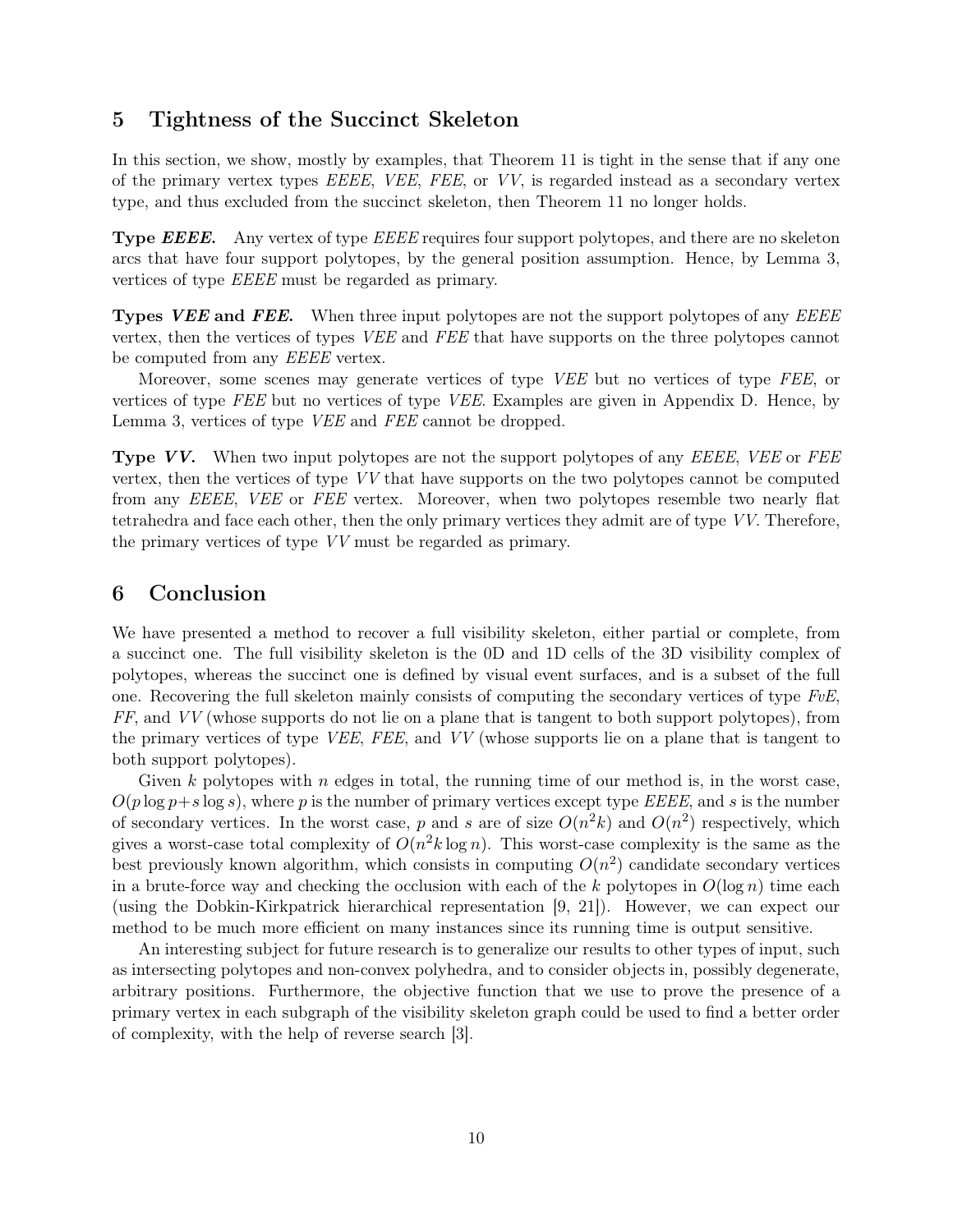# References

- [1] P. K. Agarwal and M. Sharir. Ray shooting amidst convex polyhedra and polyhedral terrains in three dimensions. SIAM Journal on Computing, 25:100–116, 1996.
- [2] T. Akenine-Möller and U. Assarsson. Approximate soft shadows on arbitrary surfaces using penumbra wedges. In Proceedings of the 13th Eurographics Workshop on Rendering (EGRW'02), pages 297–306, Aire-la-Ville, Switzerland, 2002. Eurographics Association.
- [3] D. Avis and K. Fukuda. Reverse search for enumeration. Discrete Applied Mathematics, 65(1-3):21–46, 1996.
- [4] H. Brönnimann, O. Devillers, V. Dujmović, H. Everett, M. Glisse, X. Goaoc, S. Lazard, H.-S. Na, and S. Whitesides. Lines and free line segments tangent to arbitrary three-dimensional convex polyhedra. SIAM Journal on Computing, 37(2):522–551, 2007.
- [5] H. Brönnimann, H. Everett, S. Lazard, F. Sottile, and S. Whitesides. Transversals to line segments in three-dimensional space. Discrete and Computational Geometry, 34(3):381–390, 2005.
- [6] J. Demouth. Événements visuels et limites d'ombres. PhD thesis, Université Nancy 2, Nov. 2008.
- [7] J. Demouth and X. Goaoc. Topological changes in the apparent contour of convex sets, 2008. Manuscript.
- [8] J. Demouth and X. Goaoc. Computing direct shadows cast by convex polyhedra. In Proceedings of the 25nd European Workshop on Computational Geometry, March 2009.
- [9] D. P. Dobkin and D. G. Kirkpatrick. Determining the separation of preprocessed polyhedra: a unified approach. In Proceedings of the 17th International Colloquium on Automata, Languages and Programming, volume 443 of Lecture Notes in Computer Science, pages 400–413. Springer, 1990.
- [10] F. Duguet and G. Drettakis. Robust epsilon visibility. In Proceedings of the 29th annual conference on Computer graphics and interactive techniques (SIGGRAPH'02), pages 567–575, New York, NY, USA, 2002. ACM.
- [11] F. Durand. Visibilité tridimensionnelle : étude analytique et applications. PhD thesis, Université Joseph Fourier - Grenoble I, 1999.
- [12] F. Durand, G. Drettakis, and C. Puech. The visibility skeleton: a powerful and efficient multi-purpose global visibility tool. In Proceedings of the 24th annual conference on Computer graphics and interactive techniques (SIGGRAPH'97), pages 89–100, New York, NY, USA, 1997. ACM Press/Addison-Wesley Publishing Co.
- [13] F. Durand, G. Drettakis, and C. Puech. Fast and accurate hierarchical radiosity using global visibility. ACM Transactions on Graphics, 18(2):128–170, 1999.
- [14] F. Durand, G. Drettakis, and C. Puech. The 3D visibility complex. ACM Transactions on Graphics, 21(2):176–206, 2002.
- [15] T. Funkhouser, N. Tsingos, I. Carlbom, G. Elko, M. Sondhi, J. E. West, G. Pingali, P. Min, and A. Ngan. A beam tracing method for interactive architectural acoustics. The Journal of the Acoustical Society of America, 115(2):739–756, 2004.
- [16] M. Glisse. Combinatoire des droites et segments pour la visibilité 3D. PhD thesis, Université Nancy 2, Oct 2007.
- [17] X. Goaoc. Structures de visibilité globales : tailles, calculs et dégénérescences. PhD thesis, Université Nancy 2, May 2004.
- [18] J.-M. Hasenfratz, M. Lapierre, N. Holzschuch, and F. Sillion. A survey of real-time soft shadows algorithms. Computer Graphics Forum, 22(4):753–774, Dec. 2003.
- [19] T. He, L. Hong, D. Chen, and Z. Liang. Reliable path for virtual endoscopy: ensuring complete examination of human organs. IEEE Transactions on Visualization and Computer Graphics, 7(4):333– 342, Oct.-Dec. 2001.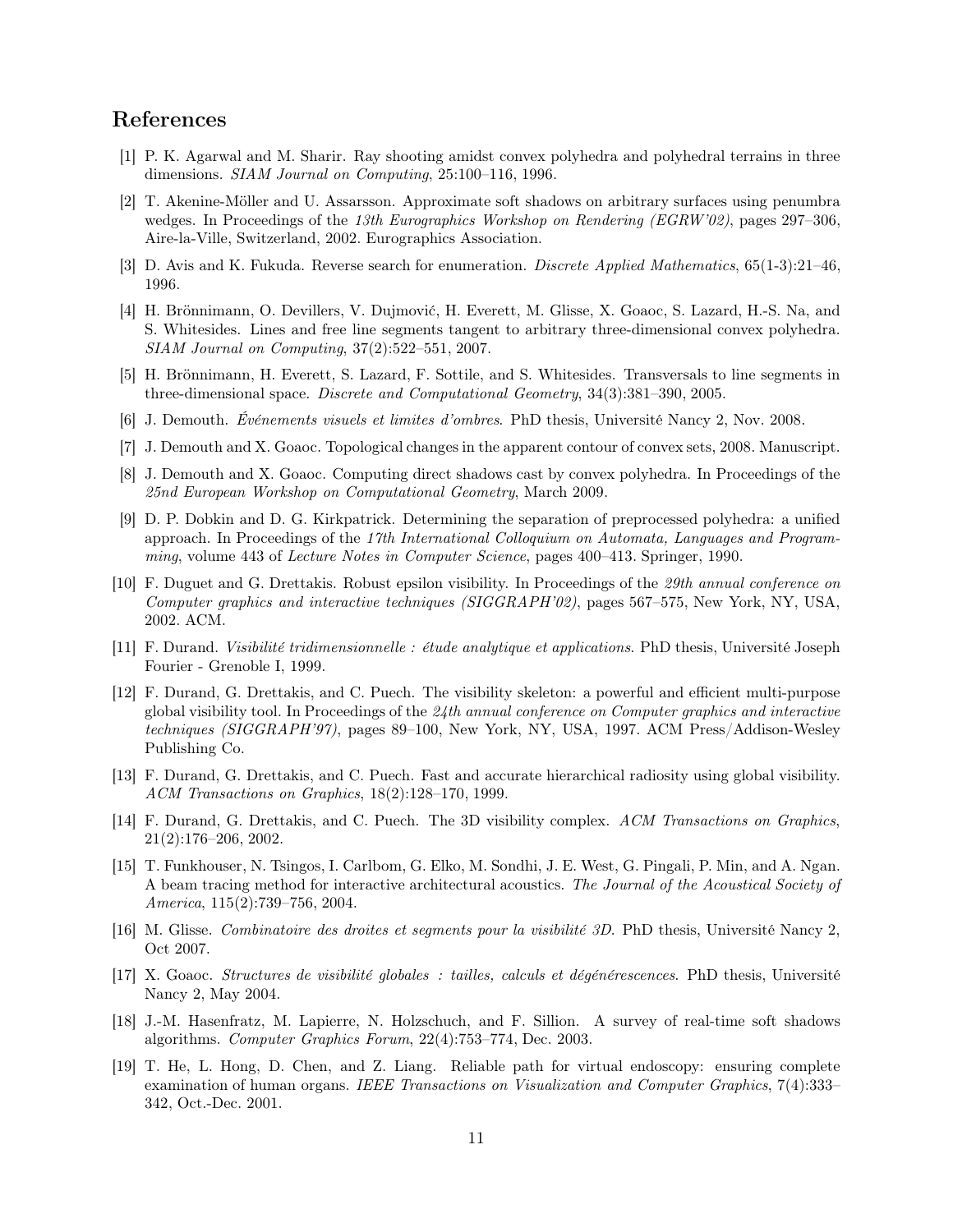- [20] J. Koenderink and A. van Doorn. The singularities of the visual mapping. Biological Cybernetics, 24:51–59, 1976.
- [21] J. O'Rourke. Computational Geometry in C. Cambridge Univsersity Press, 2nd edition, 1998.
- [22] S. Parker, P. Shirley, and B. Smits. Single sample soft shadows. Technical Report UUCS-98-019, Computer Science Department, University of Utah, 1998.
- [23] M. Pellegrini. Ray shooting on triangles in 3-space. Algorithmica, 9:471–494, 1993.
- [24] M. Pocchiola and G. Vegter. The visibility complex. International Journal of Computational Geometry and Applications, 6(3):279–308, 1996. Proceedings of the 9th ACM Annual Symposium on Computational Geometry (SoCG'93).
- [25] P. Wonka, M. Wimmer, and D. Schmalstieg. Visibility preprocessing with occluder fusion for urban walkthroughs. In Proceedings of the Eurographics Workshop on Rendering (EGRW'00), pages  $71-82$ , London, UK, 2000. Springer-Verlag.
- [26] L. Zhang, H. Everett, S. Lazard, C. Weibel, and S. Whitesides. On the size of the 3D visibility skeleton: experimental results. In Proceedings of the 16th Annual European Symposium on Algorithms (ESA'08), volume 5193 of Lecture Notes in Computer Science, pages 805–816, Karlsruhe, Germany, Sept. 2008. Springer.

# A Computing adjacent vertices

We prove in this section Lemma 4. Let us recall the statement:

**Lemma 4** If a scene is in general position, then from any skeleton vertex, it is possible to compute each adjacent skeleton vertex in  $O(\log \delta)$  time, where  $\delta$  is the maximum degree of a polytope vertex or number of edges on a polytope face, provided that all support polytopes of the adjacent skeleton vertex are also support polytopes of the given skeleton vertex and of the connecting skeleton arc.

Proof. By the assumption of the Lemma, we already know that the support polytopes of the adjacent skeleton vertex are a subset of the given skeleton vertex.

From the starting skeleton vertex, we need to find the incident skeleton arcs. Since we know the constraint edges of the skeleton vertex, and there are at most a constant number of them by Remark 1, we can find its incident skeleton arcs in constant time by removing in turn each of these constraints. As the polytopes are in general position, the number of constraints is bounded; there may however be as many as seven of these constraints and it is sometimes necessary to remove more than one of these at the same time.

We now consider how to deal with each type of arc incident to a given vertex. From an EEE arc, it is possible to find unknown incident skeleton vertices of type VEE or FEE by checking all polytope faces and vertices incident to the polytope edges, and computing the corresponding candidates. Since their number is constant, we can find the incident vertices in constant time by enumeration. Similarly, from a VE arc, we find unknown incident VV vertices by checking polytope vertices incident to the polytope edge. From an FE arc, we find unknown FF vertices by checking polytope faces incident to the polytope edge.

Moreover, from a  $VE$  arc, we find unknown incident  $FvE$  vertices by checking the four polytope faces that are incident to the two salient edges incident to the polytope vertex. From an FE arc, we find unknown FvE vertices by checking the four polytope vertices that are incident to the two polytope edges lying on the polytope face.

Thus we can find the maximal free line segment that corresponds to an adjacent skeleton vertex in constant time, along with its support vertices or faces.

According to Remark 2, we also need to compute the constraint edges. For a VEE or VV vertex, these are salient edges, which can be computed by searching through the polytope edges incident to the support polytope vertices. This can be done in  $O(\log \delta)$  time. For an FEE or FF vertex, these are support edges, which can be computed by searching through the polytope edges on the support polytope faces. Again, this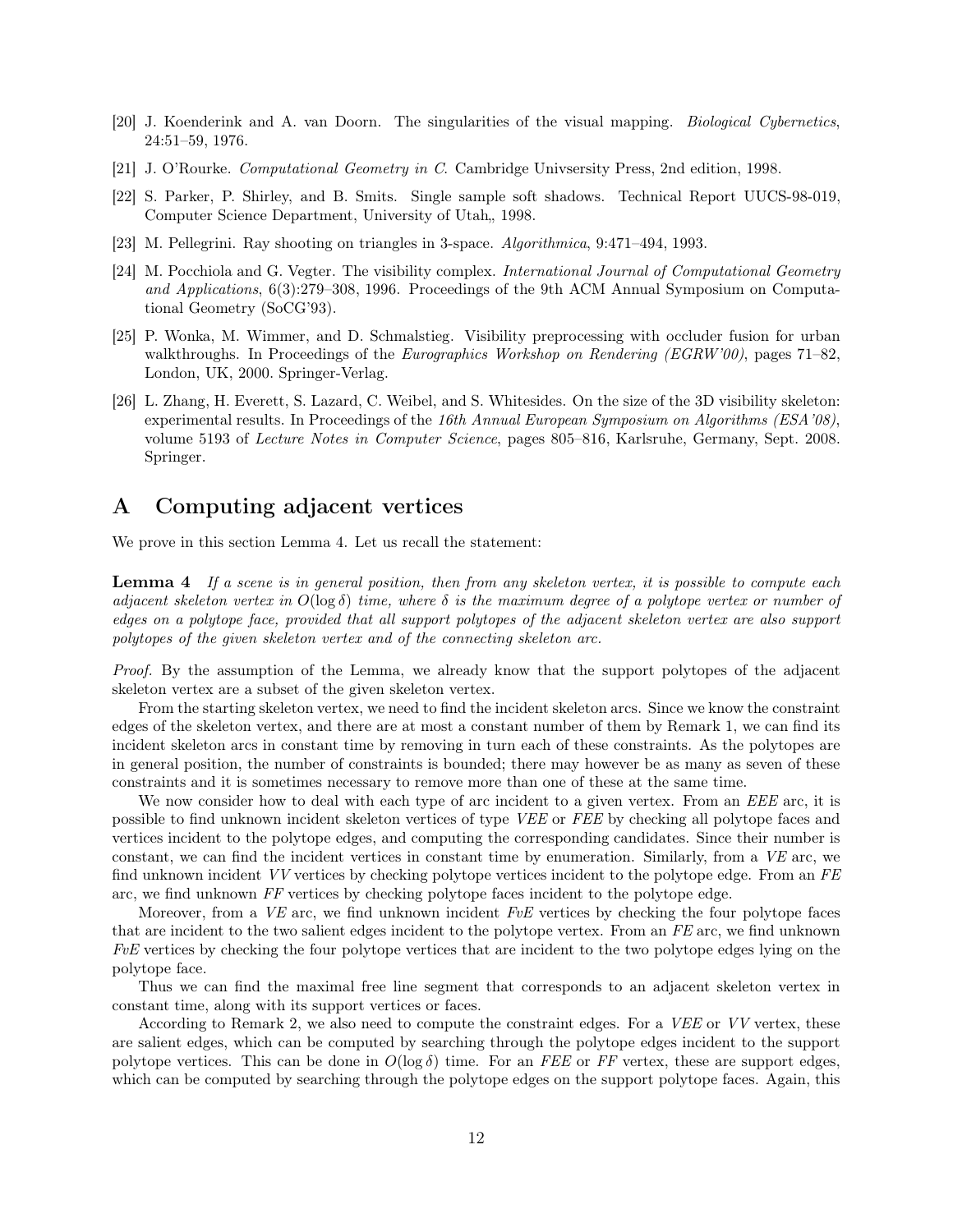

**Figure 7.** The figure on plane H represents the intersections with  $H$  of the maximal free line segments corresponding to the skeleton arcs and vertices supported by  $P_i$  and  $P_j$ . The value of each of the maximal free line segments is defined by a linear function of its intersection with the plane H.

can be done in  $O(\log \delta)$  time. These times are obtained thanks to the binary search data structure discussed in Remark 2.

Similarly, one can prove the computational relations shown in Figure 5 for skeleton vertices of type FE and FVV.  $\Box$ 

# B Proof of Theorem 5

In this Section, we provide the details of the proof of Theorem 5. Here is a general outline. For each pair of polytopes  $P_i$ ,  $P_j$  that support at least one skeleton vertex, we define an *objective function*, which associates a value to each maximal free line segment tangent to both polytopes. Recall that the graph  $G_{ij}$  is defined to be the subgraph consisting of all skeleton vertices and arcs that have  $P_i$  and  $P_j$  as supports. We prove that each local minimum of the objective function on each connected component of the  $G_{ij}$  graph is a primary vertex.

For each pair of polytopes  $P_i$  and  $P_j$  that support at least one skeleton vertex, we define the following objective function. Let H be a plane separating  $P_i$  and  $P_j$ , and let u be a vector that is in *generic* direction (explained below). For any maximal free line segment l tangent to  $P_i$  and  $P_j$  that corresponds to a skeleton vertex or a point of a skeleton arc, we define the value of l to be  $f(l) = u \cdot x$ , where x is a vector representing the intersection of H with the supporting line of  $l^{4}$ . Note that l always intersects H, being tangent to  $P_1$ and  $P_2$ , which are separated by  $H$  (See Figure 7).

**Lemma 12.** Any vertex v of the visibility skeleton of type FF or FvE that is supported by  $P_i$  and  $P_j$  has an adjacent vertex v', connected by a VE or FE arc, such that the value of f along the arc continuously decreases from v to v'.

Proof. If maximal free line segments are all tangent to the same edge and all intersect at a common single point off the edge, their intersections with plane  $H$  lie on a straight line, the intersection of  $H$  with the plane containing the tangent edge and the common point. We can parametrize these free line segments by  $l(t)$ ,  $t \in [0, 1]$ , such that  $l(0)$  and  $l(1)$  correspond to the maximal free line segments tangent to the extremities of the edge, and  $f(l(t))$  is an affine function, which is not constant since u is in generic position, so  $f(l(t))$  has a minimum at 0 or 1.

<sup>&</sup>lt;sup>4</sup>We can define the generic direction of u to be  $u = (1, \varepsilon, \varepsilon^2)$ , so that when  $\varepsilon$  goes to 0,  $f(l_1) \neq f(l_2)$ , for any maximal free line segments  $l_1$  and  $l_2$  corresponding to adjacent skeleton vertices.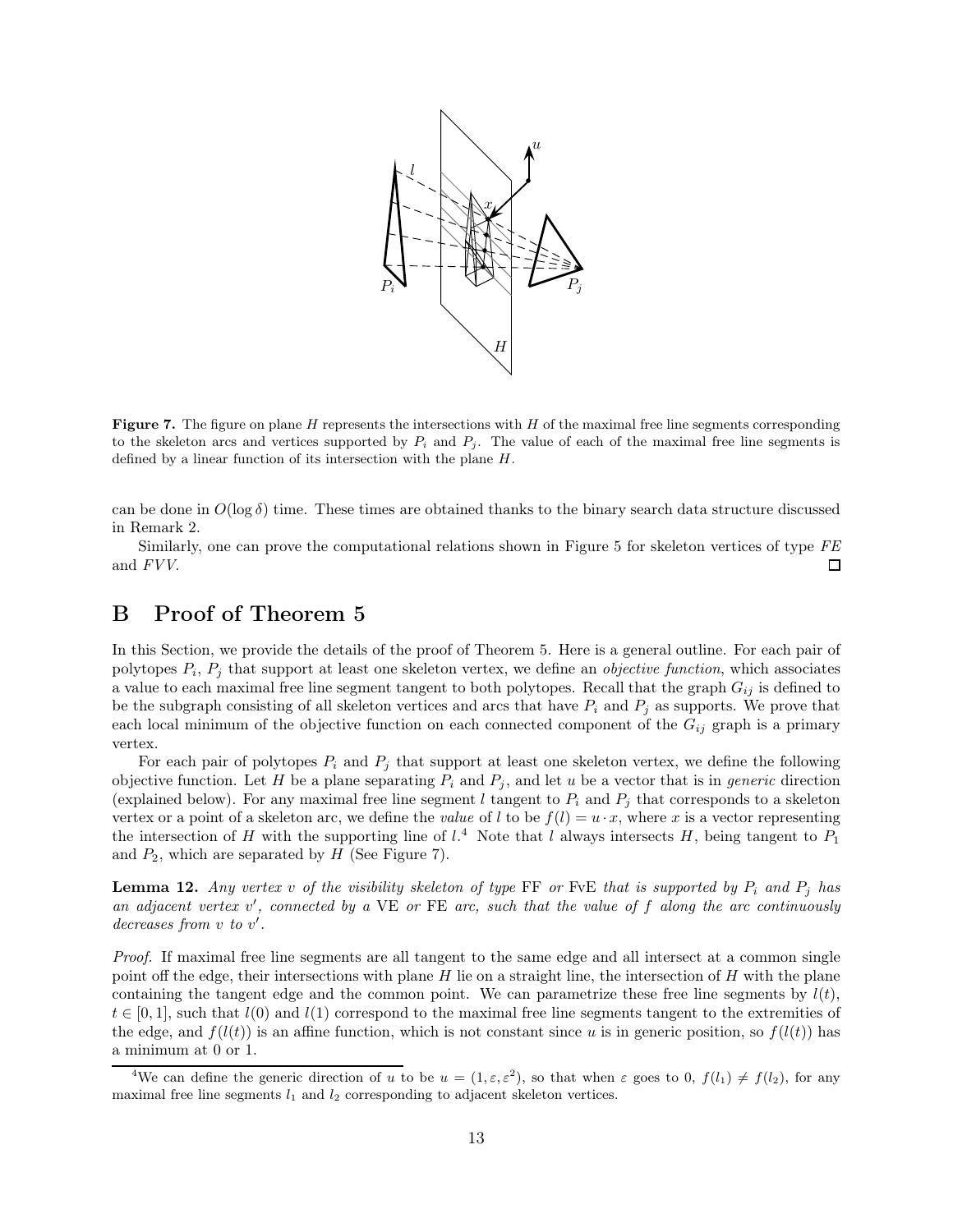

**b** e = - - - - <del>+</del> + - - - - - <del>-</del> **b**  $\ddot{}$ H e f  $\stackrel{\bullet}{\rm v}$ 

**Figure 8.** The intersections with  $H$  of maximal free line segments on the two VE arcs on each side of an extremal FvE vertex move in opposite directions.

**Figure 9.** The intersections with  $H$  of maximal free line segments on the two FE arcs on each side of a non-extremal FvE vertex move in opposite directions.

In particular, the set of maximal free line segments corresponding to a  $VE$  or  $FE$  arc of the visibility skeleton share a 3D point and are tangent to a common polytope edge e, and so the value of a maximal free line segment increases or decreases monotonically between two skeleton vertices connected by arcs of these types.

Recall that extremal  $FvE$  vertices correspond to maximal free line segments l tangent to a polytope edge and a vertex of a different polytope, and are in the supporting plane  $\Pi$  of a face incident to the vertex, without intersecting that face except at the vertex (Figure 8). An extremal  $FvE$  vertex always has two incident VE arcs corresponding to the same polytope vertex and polytope edge, rotating about the polytope vertex from  $l$  in opposite directions. Therefore, the maximal free line segment corresponding to an extremal FvE vertex is in the middle of a set of free line segments defined by a vertex and an edge, which corresponds to two incident skeleton arcs. Since it is in the middle, its value is not minimum, so the value is decreasing along one of the arcs.

Non-extremal FvE vertices correspond to maximal free line segments tangent to a polytope face and a polytope vertex of that face, and to an edge of a different polytope (Figure 9). If a non-extremal FvE vertex is defined by an edge **e** of polytope P, a vertex **v** and a face **f** of polytope  $P'$ , then it has two incident FE arcs corresponding to the same intersection point on **e** and polytope edge (incident to **f**, but not **v**), whose corresponding maximal free line segments rotate about e in opposite directions. Again, the corresponding maximal free line segment is in the middle of a set of free line segments defined by a vertex and an edge, which corresponds to two incident skeleton arcs, and the value is decreasing along one of the arcs.

Vertices of type FF have four incident FE arcs. Let p and  $p'$  denote the intersection points of the maximal free line segment corresponding to an FF vertex with the two support edges on one of the two polytopes. Then the two FE arcs, obtained by rotating the maximal free line segment corresponding to the FF vertex around  $p$  and  $p'$ , will move in opposite directions on a line in  $H$ . Therefore, one of them is decreasing. П

**Lemma 13.** Let v be a vertex of the visibility skeleton of type  $VV$ . If all adjacent vertices of v have a higher value than v, then v lies in a plane tangent to both polytopes, i.e., v is a primary vertex.

*Proof.* Let v be a VV vertex supported by the polytope vertices v and v' in the polytopes P and P', respectively, such that all adjacent skeleton vertices have a higher value. Let  $x$  be the intersection of v with H. Without loss of generality, we assume  $x$  to be the origin. Since H contains the origin, its equation is  $H = \{x : a \cdot x = 0\}$  for some vector a. We modify u into u', such that u' is perpendicular to v, but the value function does not change. This can be done by setting

$$
u' = u - \frac{u \cdot d}{a \cdot d}a,
$$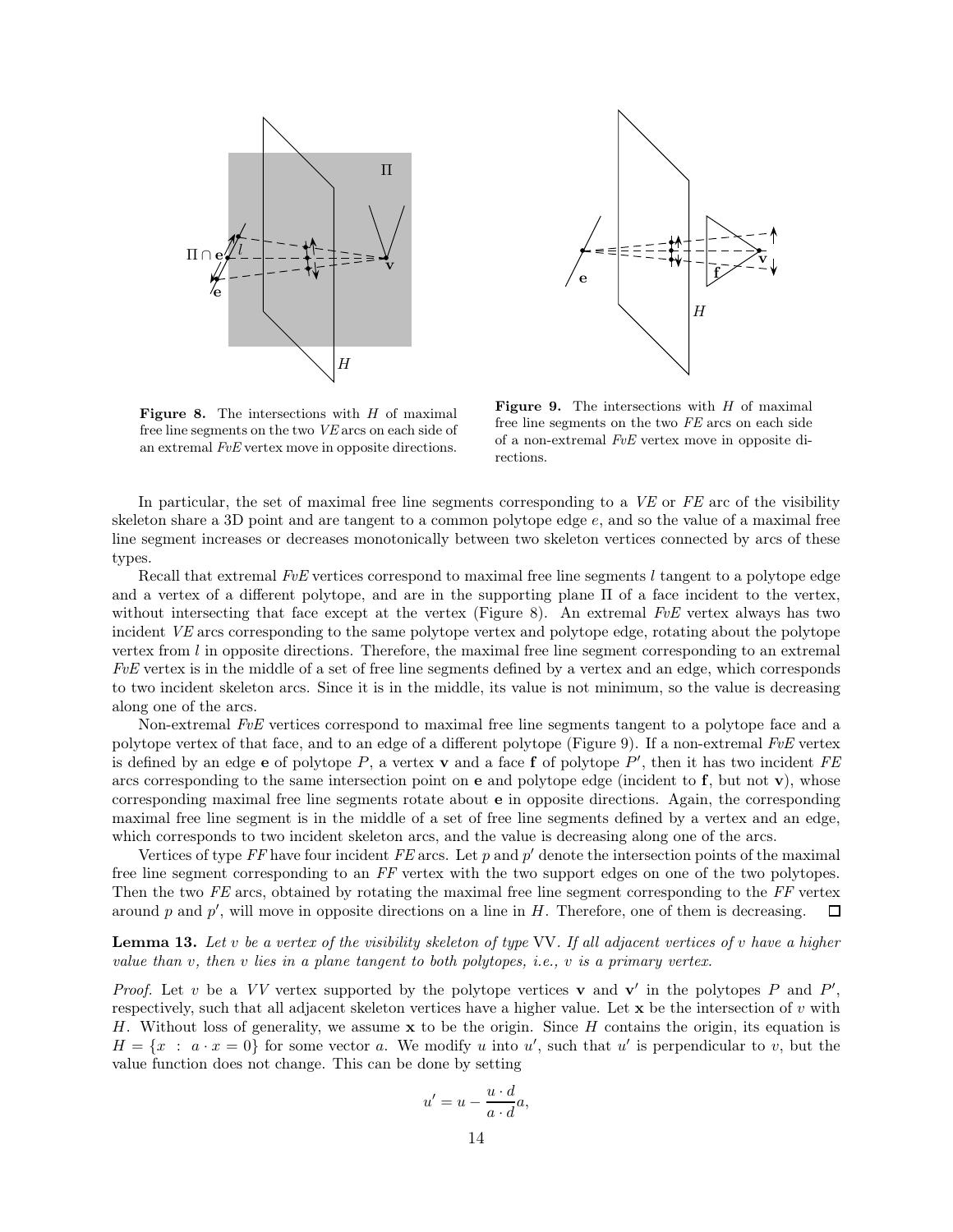

Figure 10. The silhouette of the polytope  $P$  from  $\bf{v}$  projected on  $H$  is inside the cone of the projected salient edges. If the salient edges are in the half-plane  $u' \cdot x \geqslant 0$ , so is the polytope.

where d is a vector from **v** to **v'**. It is easy to check that  $u' \cdot d = 0$  and  $u \cdot x = u' \cdot x$  for any x in H. Let K denote the plane through x perpendicular to  $u'$ .

Vertices of type VV have four incident VE arcs, two supported by each polytope vertex. Let  $e_1$  and  $e_2$ be the two salient edges of v incident to  $\mathbf{v}'$ ; then  $\mathbf{v}$  and  $\mathbf{e}_1$  generate a VE arc incident to v, as well as  $\mathbf{v}$ and  $e_2$ . Viewed from **v**, the silhouette of P projected on H is contained in the cone between  $e_1$  and  $e_2$  (see Figure 10). By assumption, the value of maximal free line segments is increasing along the four incident VE arcs, so P is in the half-space  $u' \cdot x \geqslant 0$ .

Similarly, P' is in the half-space  $u' \cdot x \geqslant 0$ , and so v lies in the plane K defined by  $u' \cdot x = 0$  which is tangent to  $\overrightarrow{P}$  and  $P'$ .

 $\Box$ 

We are now ready to prove Theorem 5. Let us recall the statement:

**Theorem 5** Let  $P_i$  and  $P_j$  be a pair of polytopes that supposits a skeleton vertex. Then each connected component of the subgraph  $G_{ij}$  defined as above contains a primary vertex.

*Proof.* Since any non-empty subgraph  $G_{ij}$  is finite, it has a minimum. From Lemma 12, we know that vertices of type FF or FvE cannot be local minima. From Lemma 13, we know that any vertex of type VV that is a local minimum is a primary vertex. It follows that the minimum of  $G_{ij}$  is a primary vertex.  $\Box$ 

# C Exploration of the 3D visibility skeleton graph

In this section, we present the proof of Lemmas 6 to 9 and of Theorem 11.

**Lemma 6** Any sequence of VE arcs has a VV vertex, a VEE vertex, or a non-extremal FvE vertex at each extremity, and arcs in the sequence are separated by extremal FvE vertices or VEE vertices.

Proof. Any non-extremal FvE vertex has a single incident VE arc. Any VV vertex has four of them, but no two of them are supported by the same polytope vertex and edge. Thus, any non-extremal  $FvE$  or VV vertex is an extremity of a sequence of VE arcs. Any extremal FvE vertex has two incident VE arcs supported by the same polytope vertex and edge, so it is in the middle of a sequence. A VEE vertex has three or four incident VE arcs, which are supported by two different polytope edges. When two arcs are supported by the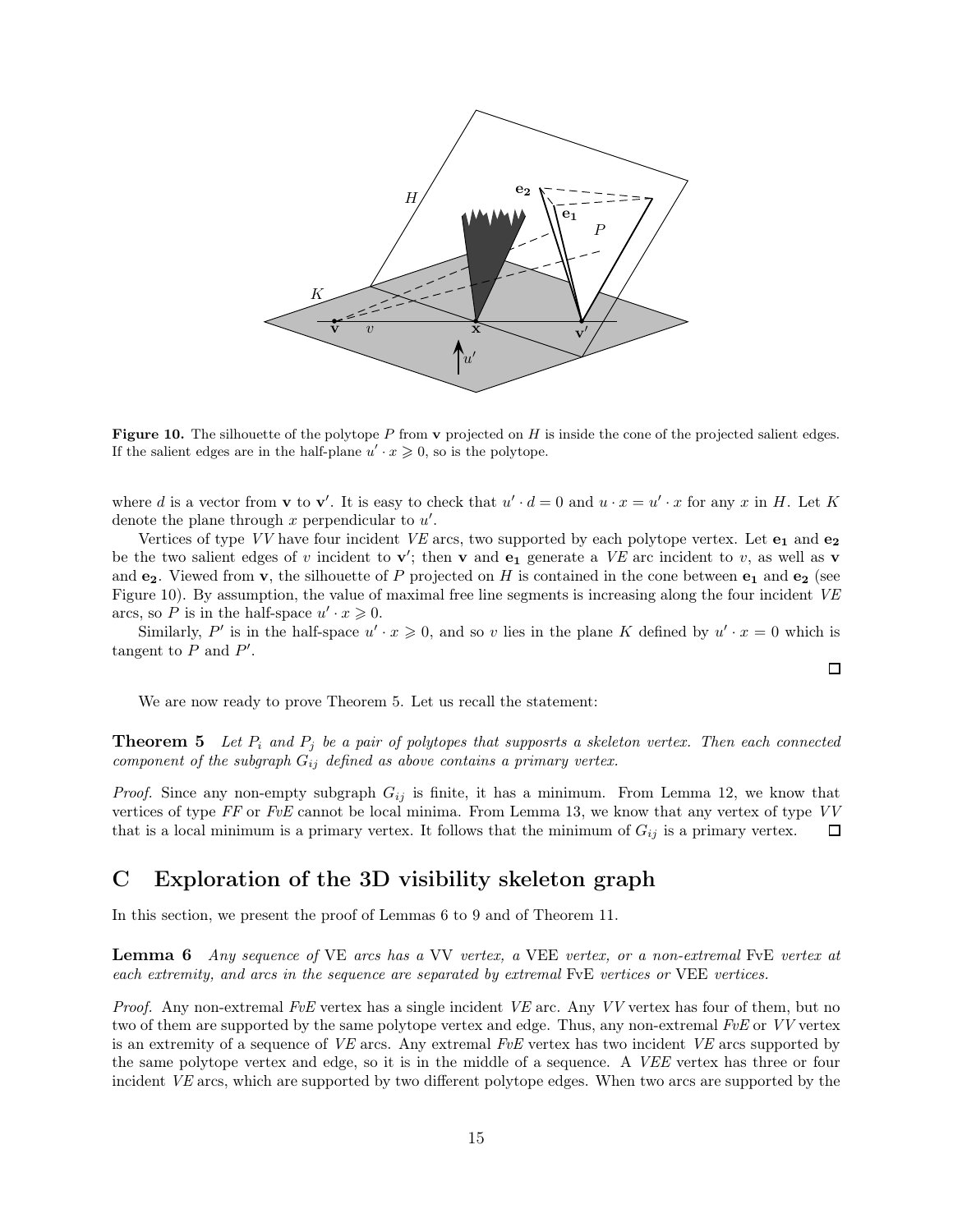same edge, the skeleton vertex is in the middle of the sequence; when only one arc is supported by an edge, the vertex is an extremity of the sequence. П

**Lemma 7** Any sequence of FE arcs has an extremal FVE vertex or FEE vertex at each extremity, and arcs in the sequence are separated by non-extremal FvE vertices, FEE vertices or FF vertices.

Proof. Any extremal FvE vertex has a single incident FE arc. It is therefore an extremity of a sequence of FE arcs. Any non-extremal FvE vertex has two incident FE arcs supported by the same polytope face and polytope edge. It is in the middle of a sequence. And any FF vertex has four incident FE arcs, each polytope face supporting two of them, which are tangent to different edges on the other polytope. They are therefore in the middle of a sequence. An FEE vertex has three or four incident FE arcs, which are supported by two different polytope edges. When two arcs are supported by the same edge, the vertex is in the middle of the sequence; when only one arc is supported by an edge, the vertex is an extremity of the sequence.  $\Box$ 

For the following, recall that  $p$  is the total number of primary vertices in the succinct visibility skeleton minus the EEEE vertices, and  $p'$  and  $s'$  are the number of primary, respectively secondary vertices in a sequence of arcs.

**Lemma 8** Any sequence of VE arcs can be computed in  $O(p' \log p + s' + \log \delta)$  time if we know all the primary vertices, or, when the sequence contains no primary vertex, if we know one secondary vertex.

Proof. First, we find the primary vertices in the sequence from the total list of primary vertices in the succinct visibility skeleton. If the list is sorted by supports, this can be done in  $O(p' \log p)$ . We then show that secondary vertices can be computed in linear time in their number.

All skeleton vertices in a sequence of  $VE$  arcs are supported by a vertex v on polytope  $P$  and an edge e. Suppose x is a point moving on e, and let us consider the maximal free line segment  $l$  containing x and v. The constraints of l are e and two salient edges incident to v, denoted  $e_1$  and  $e_2$ . Let  $p_1, p_2$  be the two planes containing **x** and **e**<sub>1</sub>, **e**<sub>2</sub> respectively. Then plane  $p_1$  (respectively  $p_2$ ) is tangent to P and contains **x**, **v** and **e**<sub>1</sub> (respectively **e**<sub>2</sub>). As **x** moves along **e**, planes  $p_1$  and  $p_2$  roll around the faces and edges incident to v. Let  $C$  be the polyhedral cone created by faces incident to v, and let  $C'$  be the centrally symmetric cone also having its apex at  $\bf{v}$ . If the supporting line of  $\bf{e}$  does not intersect C or C', the two planes roll in the same direction around v (Figure 6). Otherwise, they roll in opposite directions (Figures 11 and 12).

Suppose we know one of the extremities of the sequence of  $VE$  arcs, which can be either a  $VV$ , a  $VEE$ or a non-extremal FvE vertex. We examine each of the cases in turn as follows.

Case i): The extremity is of type VV (supported by **v** and **v**'): Then the planes tangent to P contain its salient edges,  $e_1$  and  $e_2$ ; the supporting planes of the polytope faces incident to  $e_1$  or  $e_2$  intersect the supporting line of the polytope edge **e** on either side of  $\mathbf{v}'$  (see Figures 6 and 11). From those two edges ( $\mathbf{e}_1$ and  $e_2$ ), circling around the polytope vertex **v**, we enumerate the two sequences of faces incident to **v**. Their supporting planes intersect the polytope edge e, and each of the intersections corresponds to an extremal FvE vertex.

If there is a VEE vertex in the sequence of arcs, then we already know the vertex, as well as the point where the maximal free line segment corresponding to the *VEE* vertex intersects the edge **e**. Thus we can insert it in the sequence when the intersections reach that point. The VEE vertex can end the sequence; otherwise we keep enumerating the faces incident to v.

If the sequence of arcs ends with a VV vertex, we stop when the intersections reach the other end of edge e.

In case the two sequences of faces are turning in opposite directions, and they turn until they meet (see Figure 11), this indicates a non-extremal FvE vertex at the end of the sequence of arcs.

Case ii): The extremity of the sequence of  $VE$  arcs formed by vertex  $\bf{v}$  and edge  $\bf{e}$  is a VEE vertex (supported by  $v$ , e and  $e'$ ): then let  $e_1$  and  $e_2$  denote the salient edges of the VEE vertex, incident to  $v$ , and we continue as in the case that the extremity is of type VV.

Case iii): The extremity of the sequence of VE arcs formed by vertex  $\bf{v}$  and edge  $\bf{e}$  is a non-extremal FvE vertex (supported by  $f$ ,  $v$  and  $e$ ): Then we enumerate from  $f$  the two sequences of faces incident to  $v$  and proceed as above.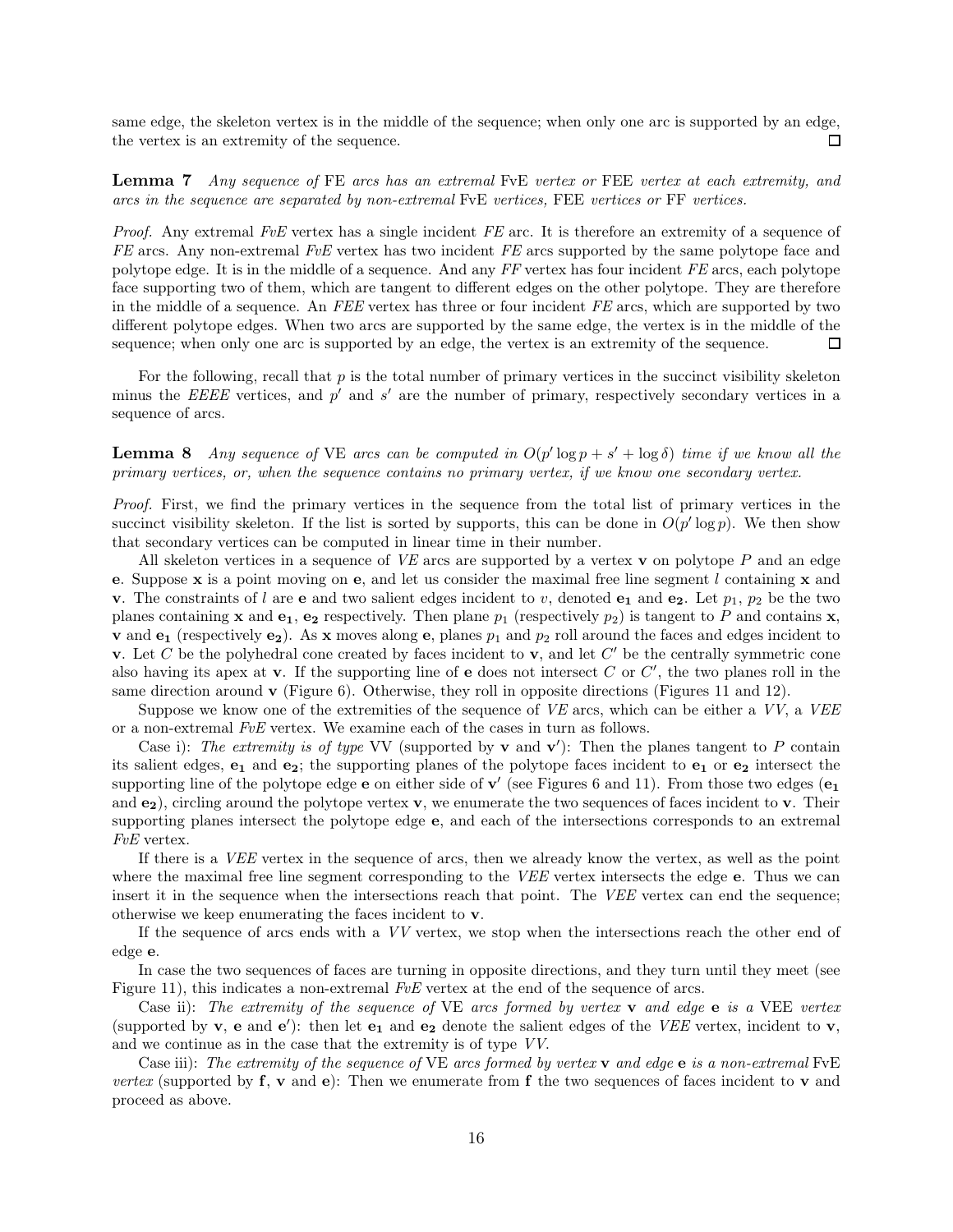

Figure 11. When the polytope edge e intersects with the polyhedral cone of the faces incident to **v**, the two sequences of faces that are supports of extremal FvE vertices turn in opposite directions until they meet, which indicates a non-extremal FvE vertex.



Figure 12. In some configurations, a sequence of VE arcs may contain extremal FvE vertices only, with a non-extremal  $FvE$  vertex at each end.

In case we do not know an extremity of the sequence of arcs, but we do know a vertex in the middle, we can explore the sequence in each direction using the same method, since we know the constraints of the vertex. If it is of type VEE, then let  $e_1$  and  $e_2$  denote its salient edges incident to  $v$ , and continue as above. If it is of type extremal  $FvE$  (supported by f, v and e), then let  $e_1$ ,  $e'_1$  and  $e_2$  be three salient edges incident to v, with  $e_1$  and  $e'_1$  incident to f. We then enumerate faces incident to v in one direction starting with  $e_1$ and  $\mathbf{e}_2$ , and in the other starting with  $\mathbf{e}'_1$  and  $\mathbf{e}_2$ .

Note that if the sequence does not have a VV or VEE vertex at either extremity, then the supporting planes of all faces incident to the vertex v intersect with edge e (see Figure 12). All of these intersections correspond to FvE vertices.

Finally, if an extremity of a sequence is a non-extremal  $FvE$  vertex, we need to find its constraints among the edges incident to the support polytope face, and this can be done in  $O(\log \delta)$  time.  $\Box$ 

**Lemma 9** Any sequence of FE arcs can be computed in  $O(p' \log p + s' + \log \delta)$  if we know all the primary vertices, or, when the sequence contains no primary vertex, if we know one secondary vertex.

Proof. As in Lemma 8, we first find the primary vertices in the sequence from the complete list of primary vertices in the succinct visibility skeleton in  $O(p' \log p)$  time. We then show that secondary vertices can be computed in linear time in their number.

If the extremity of the sequence of  $FE$  arcs formed by face  $f$  and polytope  $P$  is an  $FEE$  vertex (supported by face f, edge e on P and  $e'$  on some other polytope), then let  $e_f$  and  $e'_f$  denote its two support edges on face **f**. From  $e_f$  or  $e'_f$ , circling around the face **f**, the two sequences of polytope vertices (on face **f**) will create a sequence of arcs joined by non-extremal FvE vertices with e.

If there is an FEE in the sequence of arcs, then we know the vertex, as well as its support edges on f. If the sequence of arcs reaches an FEE vertex, we insert the vertex into the sequence of arcs. The FEE vertex can end the sequence; otherwise we keep enumerating the vertices of f.

If the sequence of arcs contains an  $\overline{FF}$  vertex, it corresponds to face  $f$  and a face  $f'$  that is incident to edge e. These are inserted in the sequence of arcs when the sequences of vertices cross the supporting plane of  $\check{\mathbf{f}}'$ .

In case we do not know an extremity of the sequence of arcs, then they are the type of extremal FvE. In this case, all vertices of face f create an extremal or non-extremal FvE vertex with the other polytope. So starting from any skeleton vertex we know, we can enumerate polytope vertices on face f, adding vertices of type FF and FEE along the way as above.